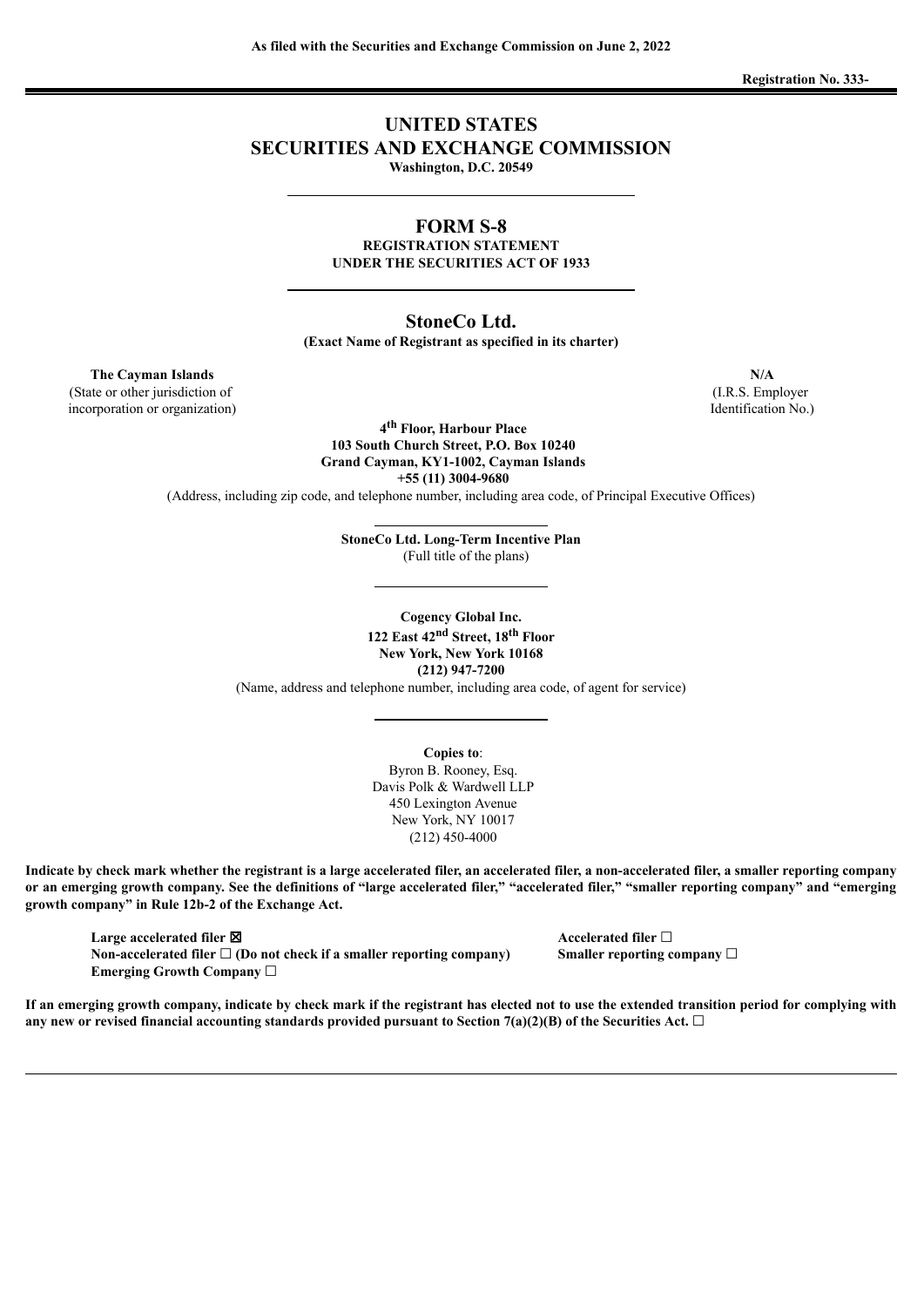# **REGISTRATION OF ADDITIONAL SECURITIES PURSUANT TO GENERAL INSTRUCTION**

Pursuant to General Instruction E to Form S-8, StoneCo Ltd. (the "Registrant") is filing this Registration Statement on Form S-8 (this "Registration Statement") with the U.S. Securities and Exchange Commission (the "Commission") to register additional Class A common shares, par value US\$0.000079365 per share, for issuance under the StoneCo Ltd. Long-Term Incentive Plan, as amended and restated May 31, 2022. This Registration Statement hereby incorporates by reference the contents of the Registrant's registration statements on Form S-8 filed with the Commission on March 29, 2019 (Registration No. 333-230629), April 7, 2021 (Registration No. 333-255108) and June 7, 2021 (Registration No. 333-256860).

# **PART II**

## **INFORMATION REQUIRED IN THE REGISTRATION STATEMENT**

| Item 8.           | Exhibits.                                                                                                                                                                                                                                           |
|-------------------|-----------------------------------------------------------------------------------------------------------------------------------------------------------------------------------------------------------------------------------------------------|
| Exhibit<br>Number |                                                                                                                                                                                                                                                     |
| $\overline{4}$    | Amended and Restated Articles of Association of StoneCo Ltd. (incorporated herein by reference to Exhibit 3.1 of the Registrant's<br><u>Registration Statement on Form F-1 (File No. 333-227634) filed with the Commission on October 16, 2018)</u> |
| $\overline{2}$    | Opinion of Harney Westwood & Riegels, Cayman Islands counsel of StoneCo Ltd., as to the validity of the Class A Common Shares (filed<br>herewith)                                                                                                   |
| <u>23.1</u>       | <u>Consent of Harney Westwood &amp; Riegels, Cayman Islands counsel of StoneCo Ltd. (included in Exhibit 5)</u>                                                                                                                                     |
| 23.2              | Consent of Ernst & Young Auditores Independentes S.S., an independent registered public accounting firm (filed herewith)                                                                                                                            |
| 24                | <u>Powers of Attorney (included in the signature pages hereto)</u>                                                                                                                                                                                  |
| 99                | StoneCo Ltd. Long-Term Incentive Plan, as amended and restated May 31, 2022 (filed herewith)                                                                                                                                                        |
| 107               | Filing Fee Table (filed herewith)                                                                                                                                                                                                                   |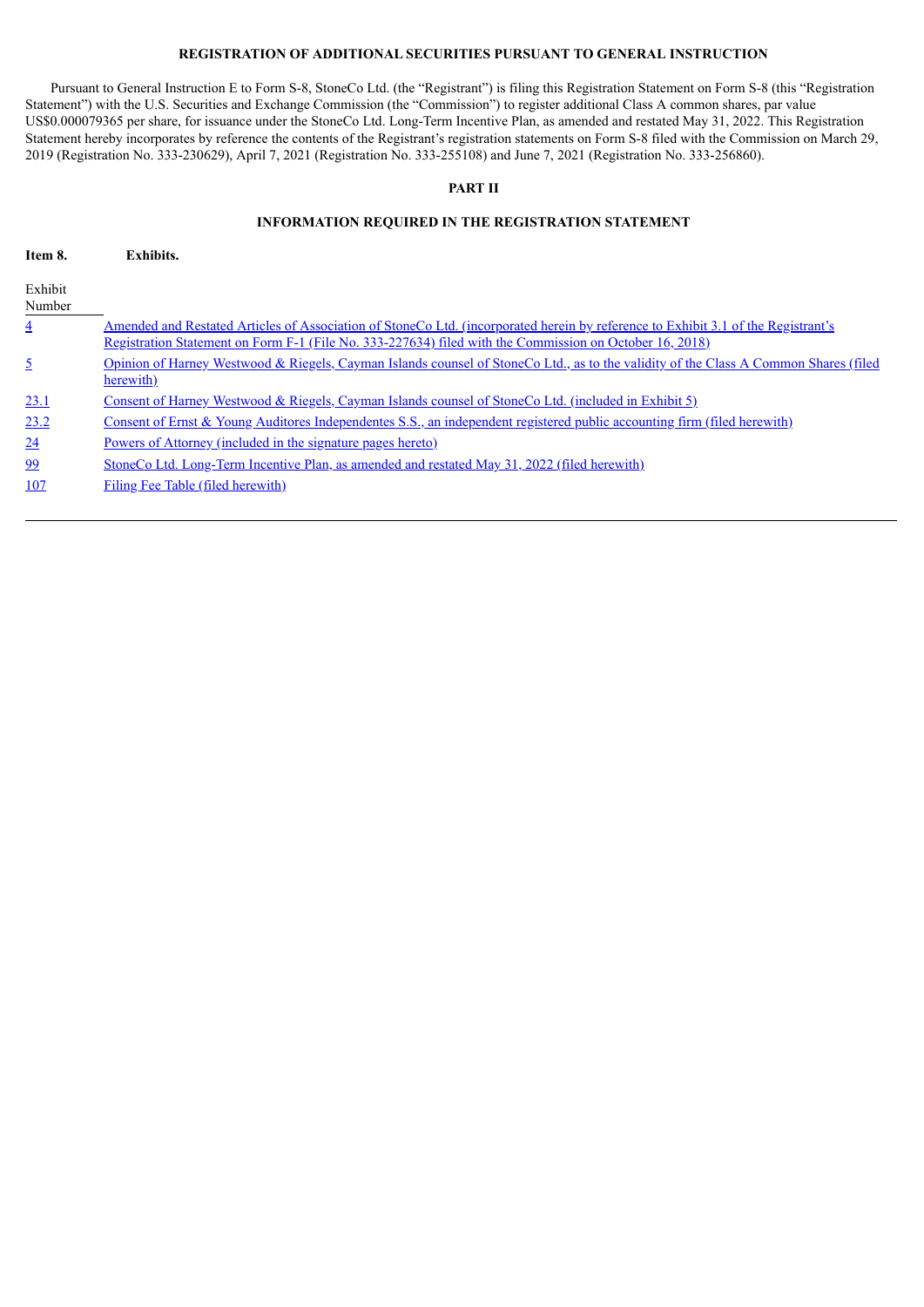# **SIGNATURES**

Pursuant to the requirements of the Securities Act of 1933, as amended (the "Securities Act"), the Registrant certifies that it has reasonable grounds to believe that it meets all of the requirements for filing this Registration Statement and has duly caused this Registration Statement to be signed on its behalf by the undersigned, thereunto duly authorized, in São Paulo, Brazil, on this 2<sup>nd</sup> day of June, 2022.

StoneCo Ltd.

By: /s/ Marcelo Bastianello Baldin

Name: Marcelo Bastianello Baldin Title: Vice President, Finance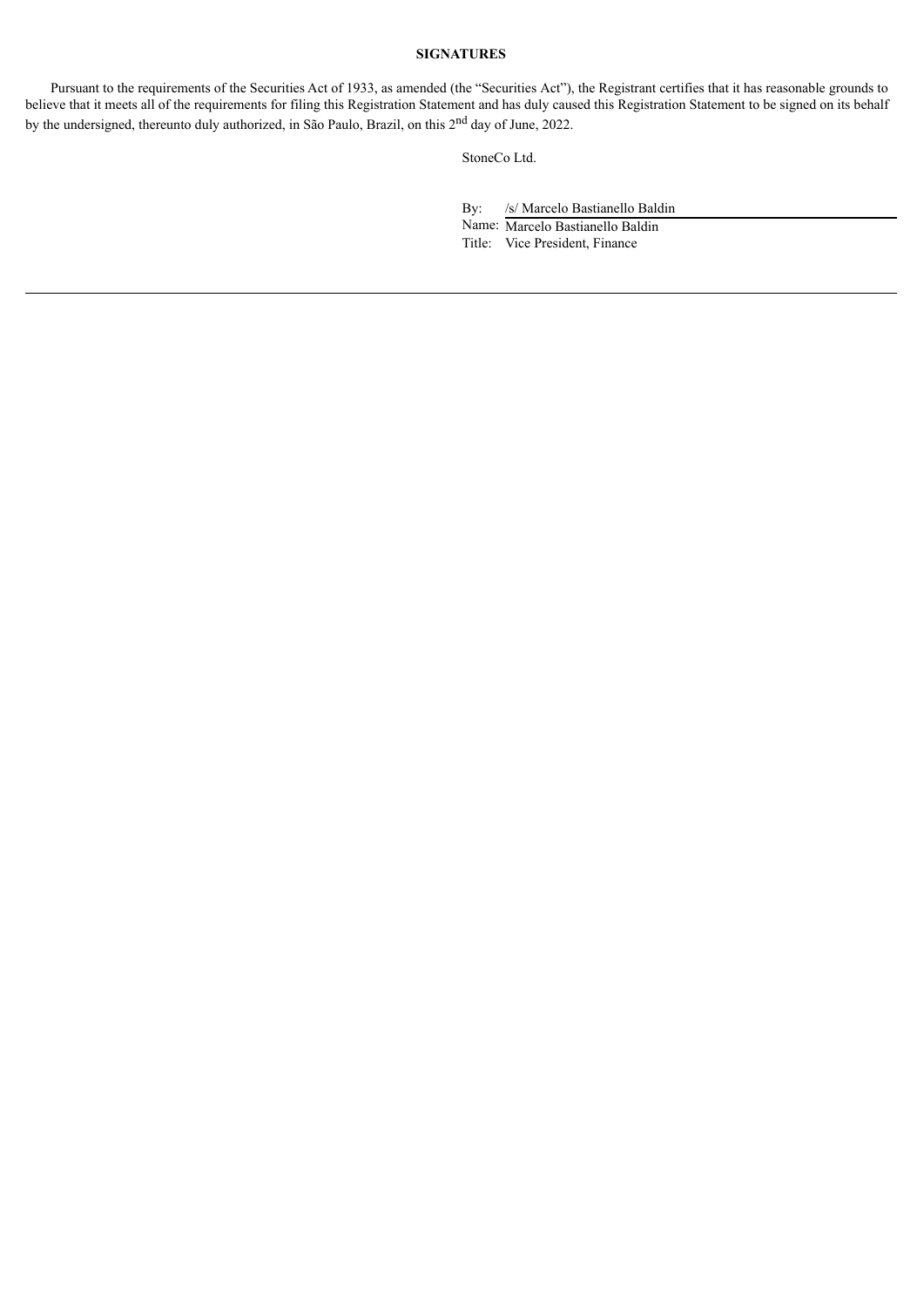# **POWER OF ATTORNEY**

<span id="page-3-0"></span>KNOW ALL PERSONS BY THESE PRESENTS, that each person whose signature appears below constitutes and appoints Thiago dos Santos Piau and Marcelo Baldin as his or her true and lawful attorneys-in-fact and agent, with full power of substitution and resubstitution, for him or her and in his or her name, place and stead, in any and all capacities, to sign any and all amendments (including post-effective amendments) to this Registration Statement and any and all additional registration statements pursuant to Rule 462(b) of the Securities Act and to file the same, with all exhibits thereto, and all other documents in connection therewith, with the Commission, granting unto said attorneys-in-fact and agent full power and authority to do and perform each and every act in person, hereby ratifying and confirming all that said attorney-in-fact and agent or his substitutes may lawfully do or cause to be done by virtue hereof.

Pursuant to the requirements of the Securities Act, this Registration Statement has been signed by the following persons in the capacities and on the dates indicated.

| <b>Signature</b>                        | <b>Title</b>                                                   | <b>Date</b>  |  |
|-----------------------------------------|----------------------------------------------------------------|--------------|--|
| /s/ Thiago dos Santos Piau              | Chief Executive Officer and Director                           | June 2, 2022 |  |
| Thiago dos Santos Piau                  | (Principal Executive Officer)                                  |              |  |
| /s/ Marcelo Bastianello Baldin          | Vice President, Finance                                        | June 2, 2022 |  |
| Marcelo Bastianello Baldin              | (Principal Financial Officer and Principal Accounting Officer) |              |  |
| /s/ André Street de Aguiar              | Director and Chairman                                          | June 2, 2022 |  |
| André Street de Aguiar                  |                                                                |              |  |
| /s/ Conrado Engel                       | Director and Vice Chairman                                     | June 2, 2022 |  |
| Conrado Engel                           |                                                                |              |  |
| /s/ Roberto Moses Thompson Motta        | Director                                                       | June 2, 2022 |  |
| Roberto Moses Thompson Motta            |                                                                |              |  |
| /s/ Sílvio José Morais                  | Director                                                       | June 2, 2022 |  |
| Sílvio José Morais                      |                                                                |              |  |
| /s/ Luciana Ibiapina Lira Aguiar        | Director                                                       | June 2, 2022 |  |
| Luciana Ibiapina Lira Aguiar            |                                                                |              |  |
|                                         | Director                                                       |              |  |
| Pedro Henrique Cavallieri Franceschi    |                                                                |              |  |
| /s/ Diego Fresco Gutiérrez              | Director                                                       | June 2, 2022 |  |
| Diego Fresco Gutiérrez                  |                                                                |              |  |
| /s/ Pedro Zinner                        | Director                                                       | June 2, 2022 |  |
| Pedro Zinner                            |                                                                |              |  |
| /s/ Mauricio Luis Luchetti              | Director                                                       | June 2, 2022 |  |
| Mauricio Luis Luchetti                  |                                                                |              |  |
| /s/ Patricia Regina Verderesi Schindler | Director                                                       | June 2, 2022 |  |
| Patricia Regina Verderesi Schindler     |                                                                |              |  |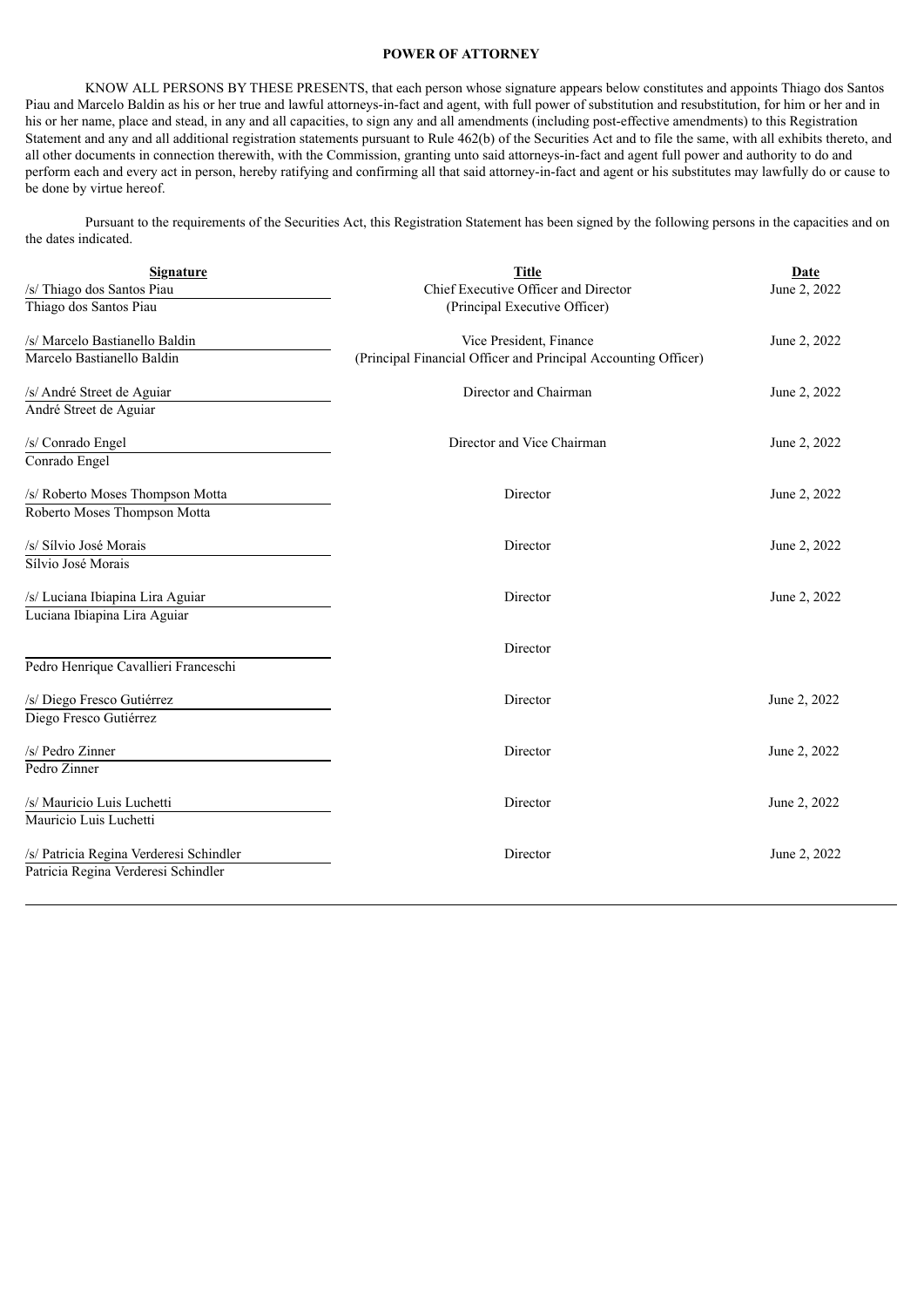# **SIGNATURE OF AUTHORIZED U.S. REPRESENTATIVE OF THE REGISTRANT**

Pursuant to the Securities Act, the undersigned, the duly authorized representative in the United States of the Registrant has signed this Registration Statement or amendment thereto on the  $2<sup>nd</sup>$  day of June, 2022.

> Cogency Global Inc. Authorized U.S. Representative

By: /s/ Colleen A. De Vries

Name: Colleen A. De Vries Title: Sr. Vice President on behalf of Cogency Global Inc.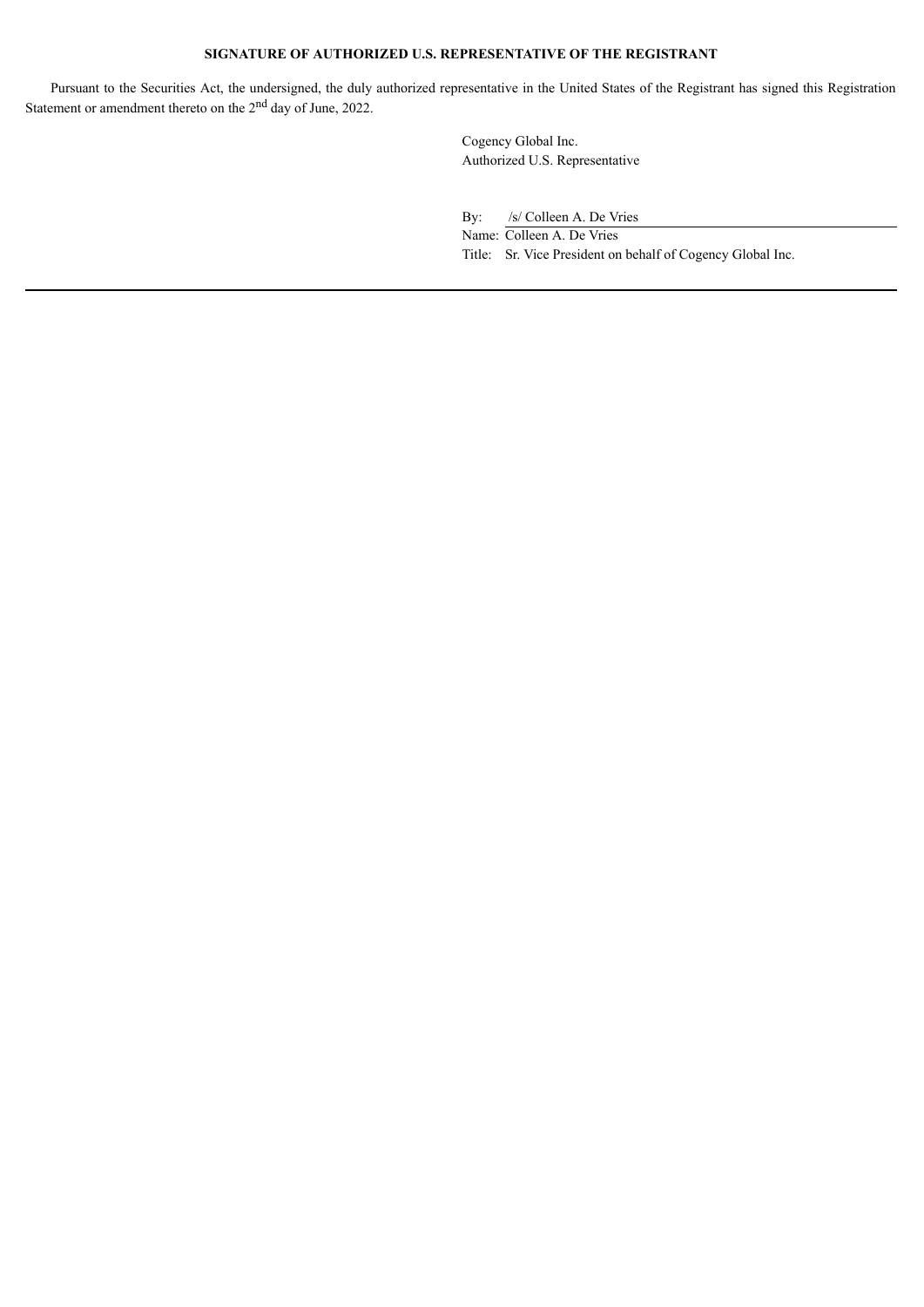### **Exhibit 5**

<span id="page-5-0"></span>

Harney Westwood & Riegels 4th Floor, Harbour Place 103 South Church Street, PO Box 10240 Grand Cayman KY1-1002, Cayman Islands Tel: +1 345 949 8599 Fax: +1 345 949 4451

2 June 2022

christopher.hall@harneys.com +1 345 815 2979 045874.0018/CFH

StoneCo Ltd.

Dear Sirs

## **StoneCo Ltd. (the** *Company***)**

We are lawyers qualified to practise in the Cayman Islands and have been asked to provide this legal opinion to you with regard to the laws of the Cayman Islands in relation to the Company's preparation of a registration statement on Form S-8 under the United States Securities Act of 1933, as amended with respect to shares that may be issued pursuant to awards granted under the Company's Long-Term Incentive Plan (the *Plan*).

For the purposes of giving this opinion, we have examined the Documents (as defined in Schedule 1). We have not examined any other documents, official or corporate records or external or internal registers and have not undertaken or been instructed to undertake any further enquiry or due diligence in relation to the transaction which is the subject of this opinion.

In giving this opinion, we have relied upon the assumptions set out in Schedule 2, which we have not verified.

Based solely upon the foregoing examinations and assumptions and having regard to legal considerations which we deem relevant, and subject to the qualifications set out in Schedule 3, we are of the opinion that under the laws of the Cayman Islands:

- 1 **Existence and Good Standing.** The Company is an exempted company duly incorporated with limited liability, and is validly existing and in good standing under the laws of the Cayman Islands. It is a separate legal entity and is subject to suit in its own name.
- 2 **Due Issuance.** Upon the approval of an award pursuant to the terms of the Plan, the shares issued by the Company pursuant to the same when issued, sold and paid for in the manner described in the Plan and in accordance with resolutions adopted by the board of directors of the Company (or any director or committee to whom the board of directors have delegated their powers with respect to administration of the Plan) will be duly and validly issued, fully paid and non-assessable upon appropriate entries recording issuance of the same being made in the Register of Members of the Company,

A list of partners is available for inspection at our offices. Bermuda legal services provided through an association with Zuill & Co. KY:6708035\_1

Anguilla | Bermuda | British Virgin Islands Cayman Islands | Cyprus | Hong Kong | London Montevideo | Shanghai | Singapore | Vancouver www.harneys.com

1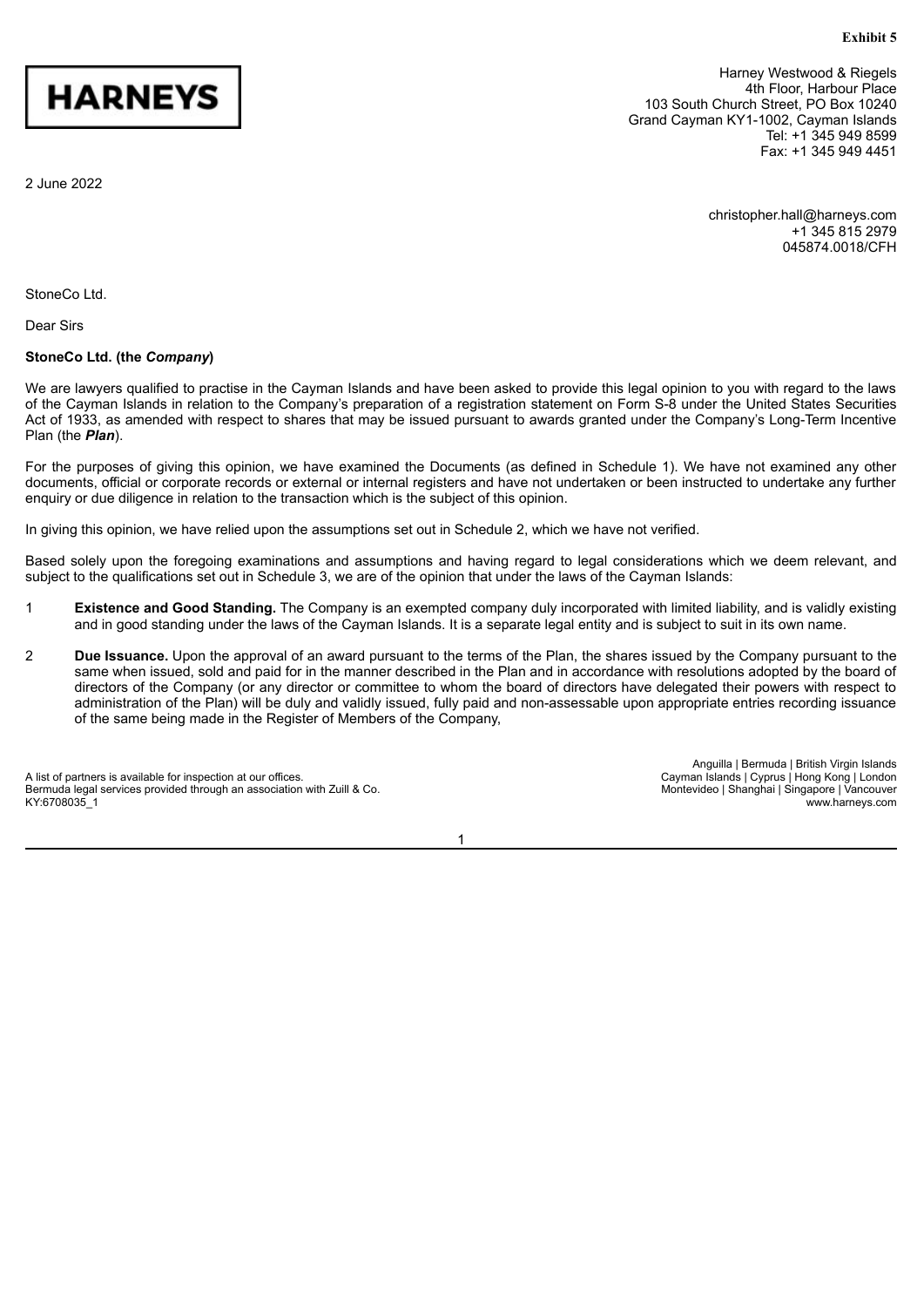This opinion is confined to the matters expressly opined on herein and given on the basis of the laws of the Cayman Islands as they are in force and applied by the Cayman Islands courts at the date of this opinion. We have made no investigation of, and express no opinion on, the laws of any other jurisdiction. We express no opinion as to matters of fact. Except as specifically stated herein, we make no comment with respect to any representations and warranties which may be made by or with respect to the Company in the Transaction Documents. We express no opinion with respect to the commercial terms of the transactions the subject of this opinion.

Yours faithfully

HayWitholfight

**Harney Westwood & Riegels**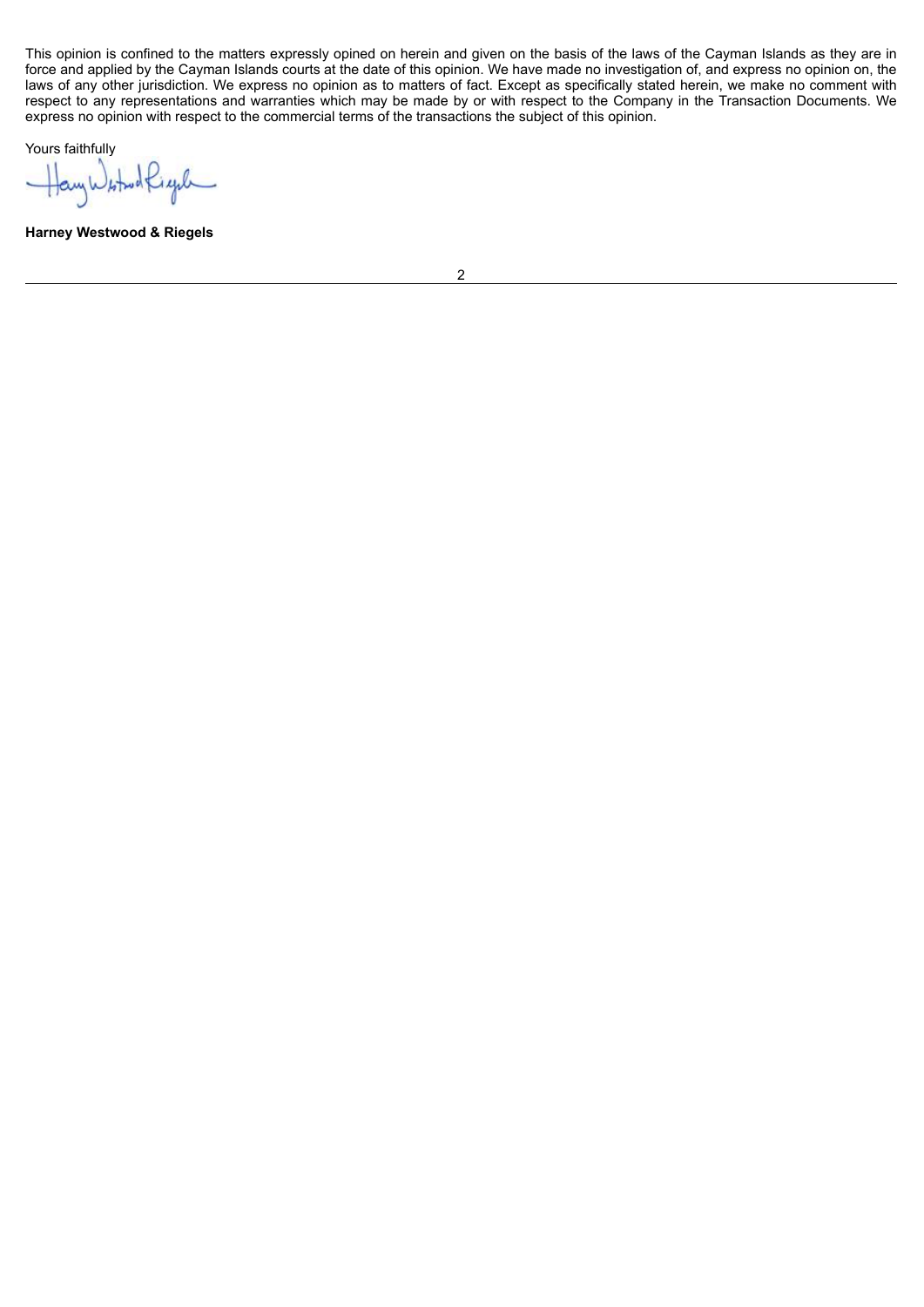# **SCHEDULE 1**

#### List of Documents Examined

- 1 the Certificate of Incorporation dated 11 March 2014 and Certificate of Incorporation on Change of Name dated 28 September 2018 issued by the Registrar of Companies;
- 2 the Amended and Restated Memorandum and Articles of Association of the Company adopted by special resolution dated 11 October 2018 (the *Memorandum and Articles of Association*);
- 3 a Certificate of Good Standing in respect of the Company dated 2 June 2022, issued by the Registrar of Companies;
- 4 the Register of Directors and Officers, Register of Members and Register of Mortgages and Charges of the Company provided to us on 30 May 2022;
- 5 a copy of the people and compensation committee of the board of directors resolutions approving equity grants under the Plan and amendments to the Plan dated 30 May 2022 and a copy of the minutes of a meeting of the directors of the Company dated 31 May 2022 approving the same (the *Resolutions*);
- (1 5 above are the *Corporate Documents*), and
- 6 a copy of the Plan, as amended, adopted under the Resolutions; and
- 7 an updated Registration Statement to be filed with the Securities and Exchange Commission on [•] 2022.
- (6 7 above are the *Transaction Documents*).

The Corporate Documents and the Transaction Documents are collectively referred to in this opinion as the *Documents*.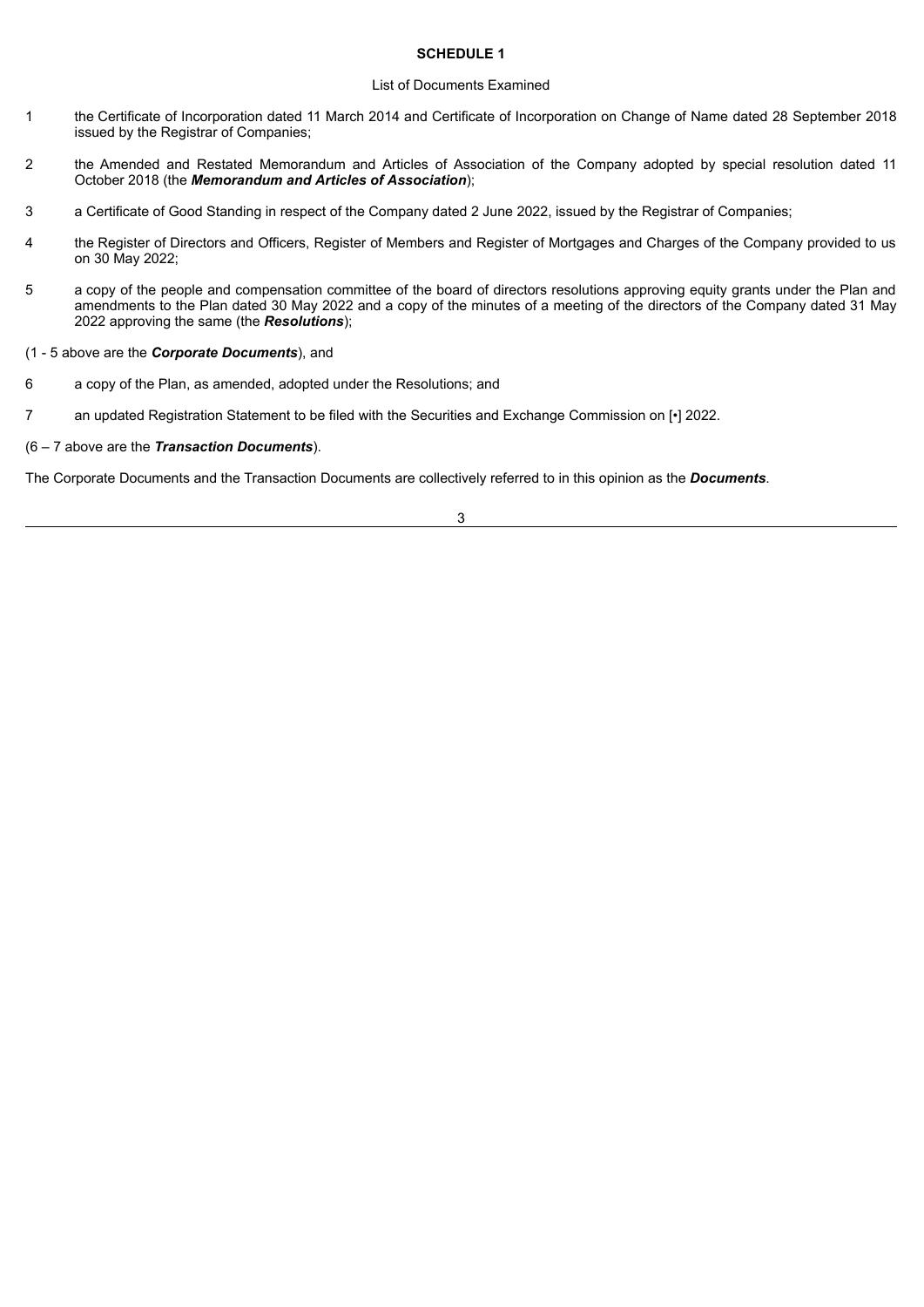# **SCHEDULE 2**

#### Assumptions

- 1 **Authenticity of Documents.** All original Documents are authentic, all signatures, initials and seals are genuine, all copies of Documents are true and correct copies and conform in every material respect to the latest drafts of the same produced to us and, where the Transaction Documents have been provided to us in successive drafts marked-up to indicate changes to such documents, all such changes have been so indicated.
- 2 **Unseen Documents.** Save for the Documents provided to us there are no resolutions, agreements, documents or arrangements which materially affect, amend or vary the transactions envisaged in the Documents.
- 3 **Resolutions.** All shares issued pursuant to the Plan will be issued pursuant to awards under the Plan that are duly approved pursuant to the terms and conditions of the Plan.
- 4 **Proceeds of Crime.** No monies paid to or for the account of any party under the Transaction Documents represent or will represent criminal property or terrorist property (as defined in the Proceeds of Crime Act (Revised) and the Terrorism Act (Revised), respectively).

#### 4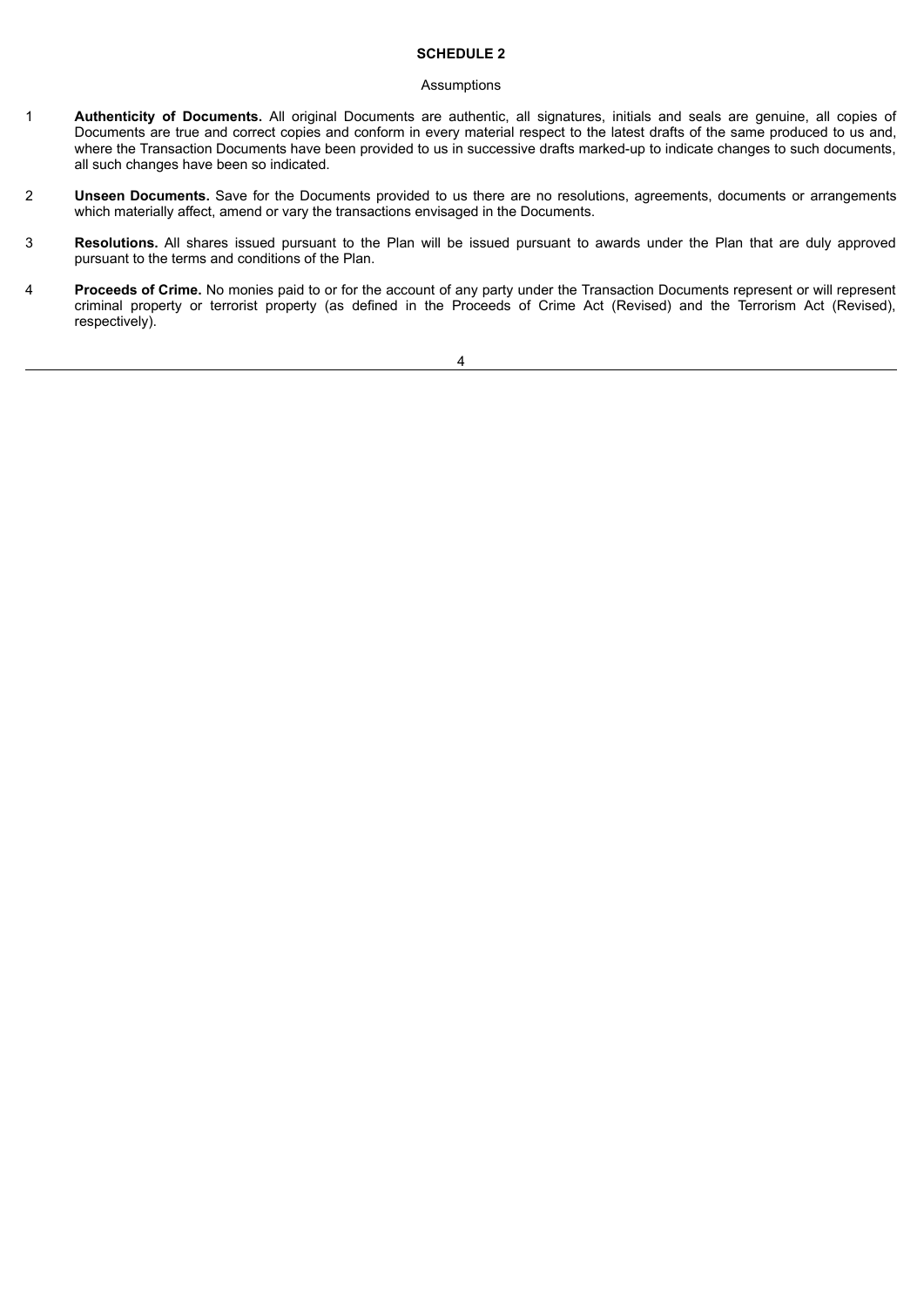# **SCHEDULE 3**

#### **Qualifications**

- 1 **Foreign Statutes.** We express no opinion in relation to provisions making reference to foreign statutes in the Transaction Documents.
- 2 **Good Standing.** The Company shall be deemed to be in good standing at any time if all fees (including annual filing fees) and penalties under the Companies Act (Revised) have been paid and the Registrar of Companies has no knowledge that the Company is in default under the Companies Act (Revised).
- 3 **Statutory Powers.** Any provision in the Underwriting Agreement which purports to fetter a statutory power of the Company may not be enforceable under the common law rule in *Russell v Northern Bank Development Corp Ltd* [1992] 1 WLR 588 (HL).
- 4 **Conflict of Laws.** An expression of an opinion on a matter of Cayman Islands law in relation to a particular issue in this opinion should not necessarily be construed to imply that the Cayman Islands courts would treat Cayman Islands law as the proper law to determine that issue under its conflict of laws rules.
- 5 **Sanctions.** The obligations of the Company may be subject to restrictions pursuant to United Nations and European Union sanctions as implemented under the laws of the Cayman Islands.

5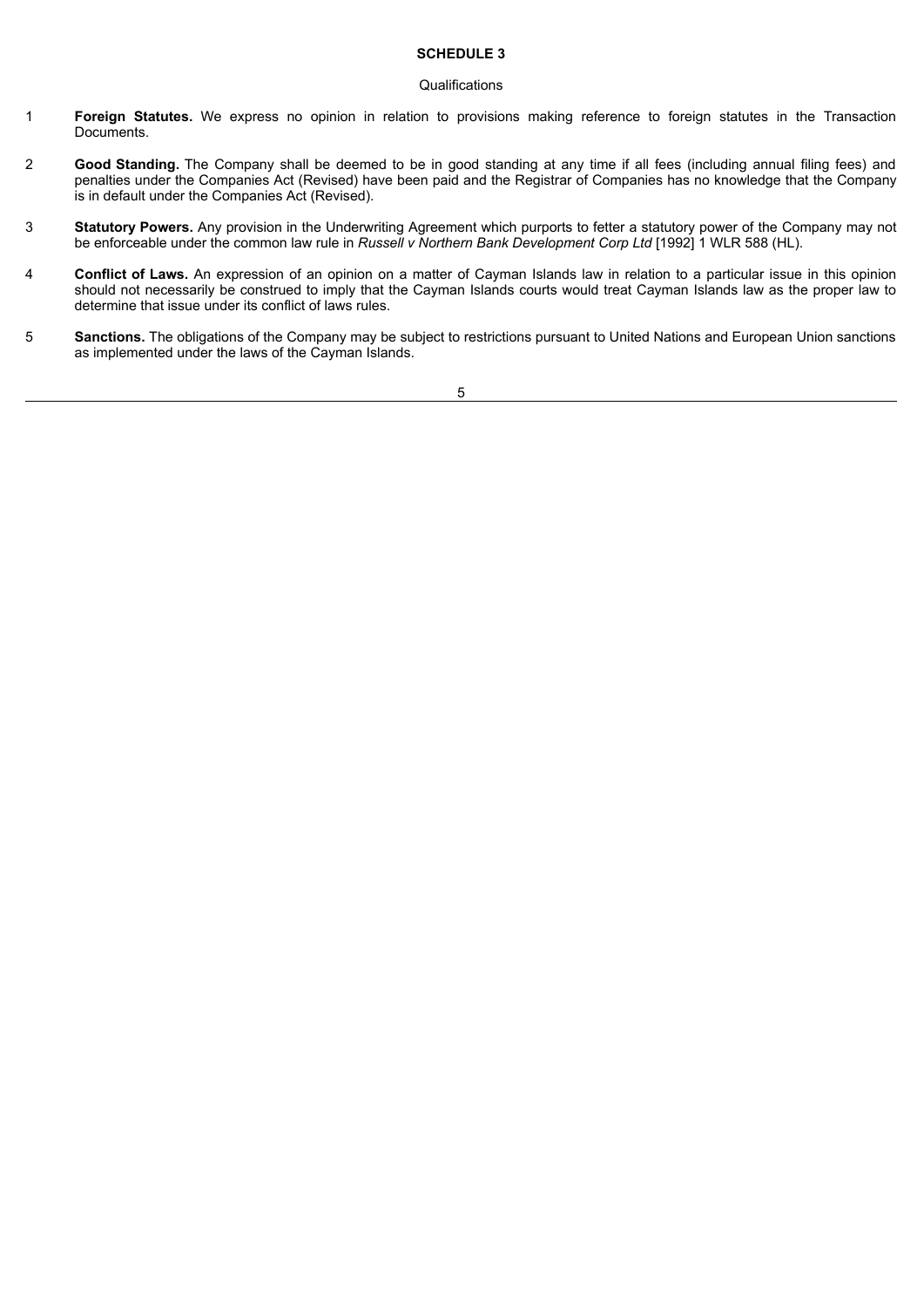#### CONSENT OF INDEPENDENT REGISTERED PUBLIC ACCOUNTING FIRM

<span id="page-10-0"></span>The Board of Directors StoneCo Ltd.

We consent to the incorporation by reference in the Registration Statement (Form S-8) pertaining to the Long-Term Incentive Plan of StoneCo Ltd of our reports dated March 17, 2022, with respect to the consolidated financial statements of StoneCo Ltd and the effectiveness of internal control over financial reporting of StoneCo Ltd included in its Annual Report (Form 20-F) for the year ended December 31, 2021, filed with the Securities and Exchange Commission.

/s/ ERNST & YOUNG Auditores Independentes S.S.

São Paulo, Brazil June 02, 2022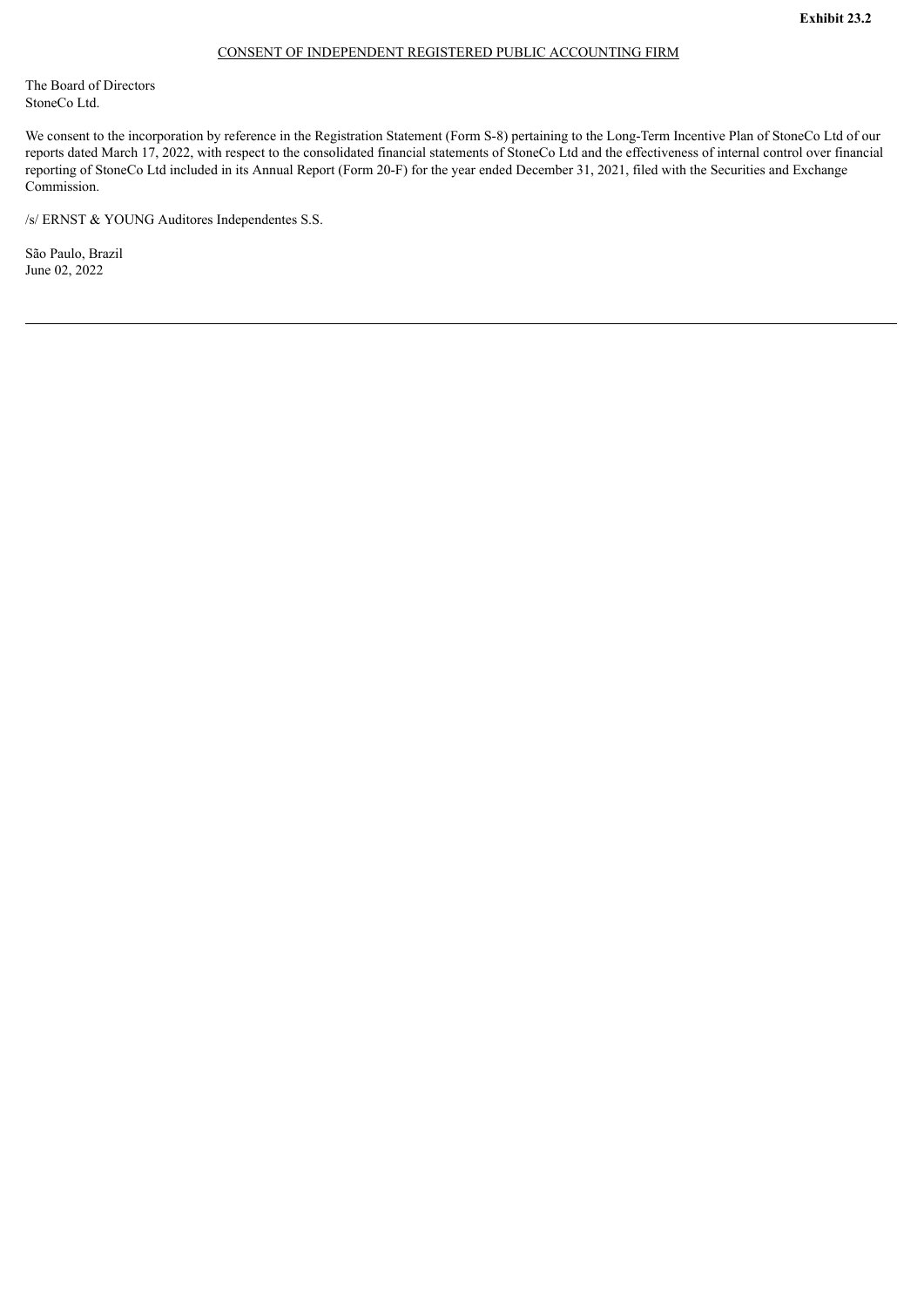## **STONECO LTD. LONG-TERM INCENTIVE PLAN**

<span id="page-11-0"></span>*Section 1. Purpose.* The purpose of the StoneCo Ltd. Long-Term Incentive Plan (the "**Plan**") is to motivate and reward those employees, directors, consultants and advisors of StoneCo Ltd. (the "Company") and its Affiliates to perform at the highest level and to further the best interests of the Company and its shareholders. Capitalized terms not otherwise defined herein are defined in Section 20.

#### *Section 2. Eligibility*.

(a) Any employee, Non-Employee Director, consultant, or other advisor of the Company or any subsidiary shall be eligible to be selected to receive an Award under the Plan.

(b) Holders of equity compensation awards granted by a company acquired by the Company (or whose business is acquired by the Company) or with which the Company combines are eligible for grants of Replacement Awards under the Plan.

#### *Section 3. Administration.*

(a) The Plan shall be administered by the Committee. The Committee shall be appointed by the Board and shall consist of not less than three directors of the Board. The Board may designate one or more directors as a subcommittee who may act for the Committee if necessary to satisfy the requirements of this Section. The Committee may issue rules and regulations for administration of the Plan.

(b) Subject to the terms of the Plan and applicable law, the Committee (or its delegate) shall have full power and authority to: (i) designate Participants; (ii) determine the type or types of Awards (including Replacement Awards) to be granted to each Participant under the Plan; (iii) determine the number of Shares to be covered by (or with respect to which payments, rights or other matters are to be calculated in connection with) Awards; (iv) determine the terms and conditions of any Award; (v) determine whether, to what extent and under what circumstances Awards may be settled or exercised in cash, Shares, other Awards, other property, net settlement (including brokerassisted cashless exercise) or any combination thereof, or canceled, forfeited or suspended, and the method or methods by which Awards may be settled, exercised, canceled, forfeited or suspended; (vi) determine whether, to what extent and under what circumstances cash, Shares, other Awards, other property and other amounts payable with respect to an Award under the Plan shall be deferred either automatically or at the election of the holder thereof or of the Committee; (vii)interpret and administer the Plan and any instrument or agreement relating to, or Award made under, the Plan; (viii) establish, amend, suspend or waive such rules and regulations and appoint such agents as it shall deem appropriate for the proper administration of the Plan; and (ix) make any other determination and take any other action that the Committee deems necessary or desirable for the administration of the Plan. (c) All decisions of the Committee shall be final, conclusive and binding upon all parties, including the Company, its shareholders and Participants and any Beneficiaries thereof.

*Section 4. Shares Available for Awards*.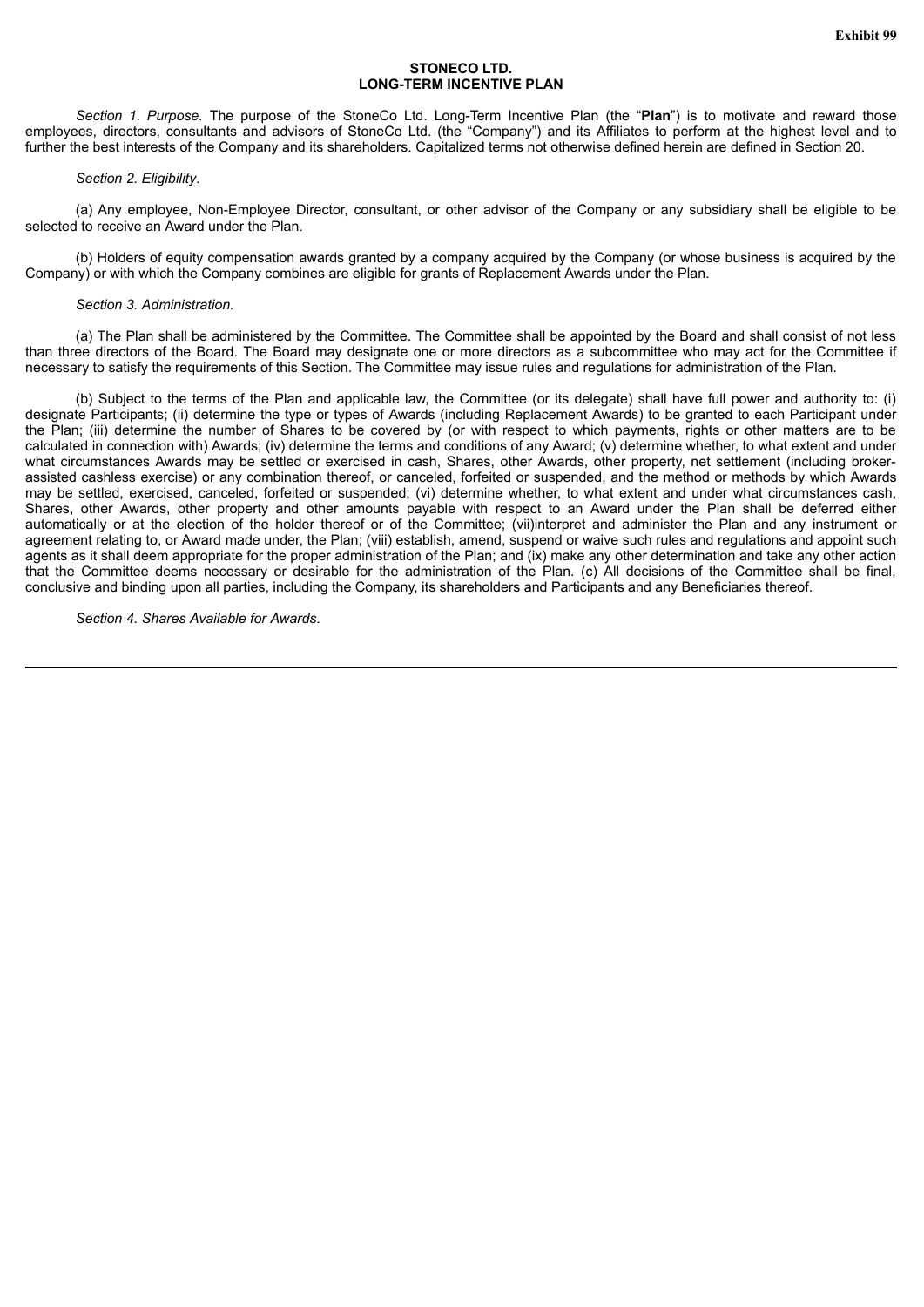(a) Subject to adjustment as provided in Section 4(c), the maximum number of Shares available for issuance under the Plan shall not exceed the number of Shares indicated in the Board Resolution dated as of September 1, 2018, in the Board Resolution dated as February 26, 2021, in the Board Resolution dated as May 20, 2021 and in the Board Resolution dated as May 31, 2022. Shares underlying Replacement Awards and Shares remaining available for grant under a plan of an acquired company or of a company with which the Company combines, appropriately adjusted to reflect the acquisition or combination transaction, shall not reduce the number of Shares remaining available for grant hereunder.

(b) Any Shares subject to an Award or to an equity-based award granted under a prior plan of the Company (other than a Replacement Award and any Award granted out of the authorized shares of an acquired plan), that expires, is canceled, forfeited or otherwise terminates without the delivery of such Shares, including any Shares subject to such Award or award to the extent that such Award or award is settled without the issuance of Shares, shall again be, or shall become, available for issuance under the Plan. Any Shares surrendered or withheld in payment of any grant, acquisition or exercise price of such Award or award or taxes related to such Award or award shall not become available for issuance under the Plan.

(c) In the event that, as a result of any dividend or other distribution (whether in the form of cash, Shares or other securities), recapitalization, stock split, reverse stock split, reorganization, merger, consolidation, split-up, spin-off, combination, repurchase or exchange of Shares or other securities of the Company, issuance of warrants or other rights to acquire Shares or other securities of the Company, issuance of Shares pursuant to the anti-dilution provisions of securities of the Company, or other similar corporate transaction or event affecting the Shares, or of changes in applicable laws, regulations or accounting principles, an adjustment is necessary in order to prevent dilution or enlargement of the benefits or potential benefits intended to be made available under the Plan, then the Committee shall, subject to Section 18, adjust equitably any or all of: (i) the number and type of Shares (or other securities) which thereafter may be made the subject of Awards, including the aggregate and individual limits specified in Section 4(a); (ii) the number and type of Shares (or other securities) subject to outstanding Awards; and (iii) the grant, acquisition, exercise price with respect to any Award or, if deemed appropriate, make provision for a cash payment to the holder of an outstanding Award; provided, however, that the number of Shares subject to any Award denominated in Shares shall always be a whole number.

(d) Any Shares delivered pursuant to an Award may consist, in whole or in part, of authorized and unissued Shares or Shares acquired by the Company.

*Section 5. Options*. The Committee is authorized to grant Options to Participants with the following terms and conditions and with such additional terms and conditions, in either case not inconsistent with the provisions of the Plan, as the Committee shall determine.

(a) The exercise price per Share under an Option shall be determined by the Committee.

(b) The term of each Option shall be fixed by the Committee but shall not exceed 15 years from the date of grant of such Option.

(c) The Committee shall determine the time or times at which an Option may be exercised in whole or in part.

(d) The Committee shall determine the methods by which, and the forms in which payment of the exercise price with respect thereto may be made or deemed to have been made,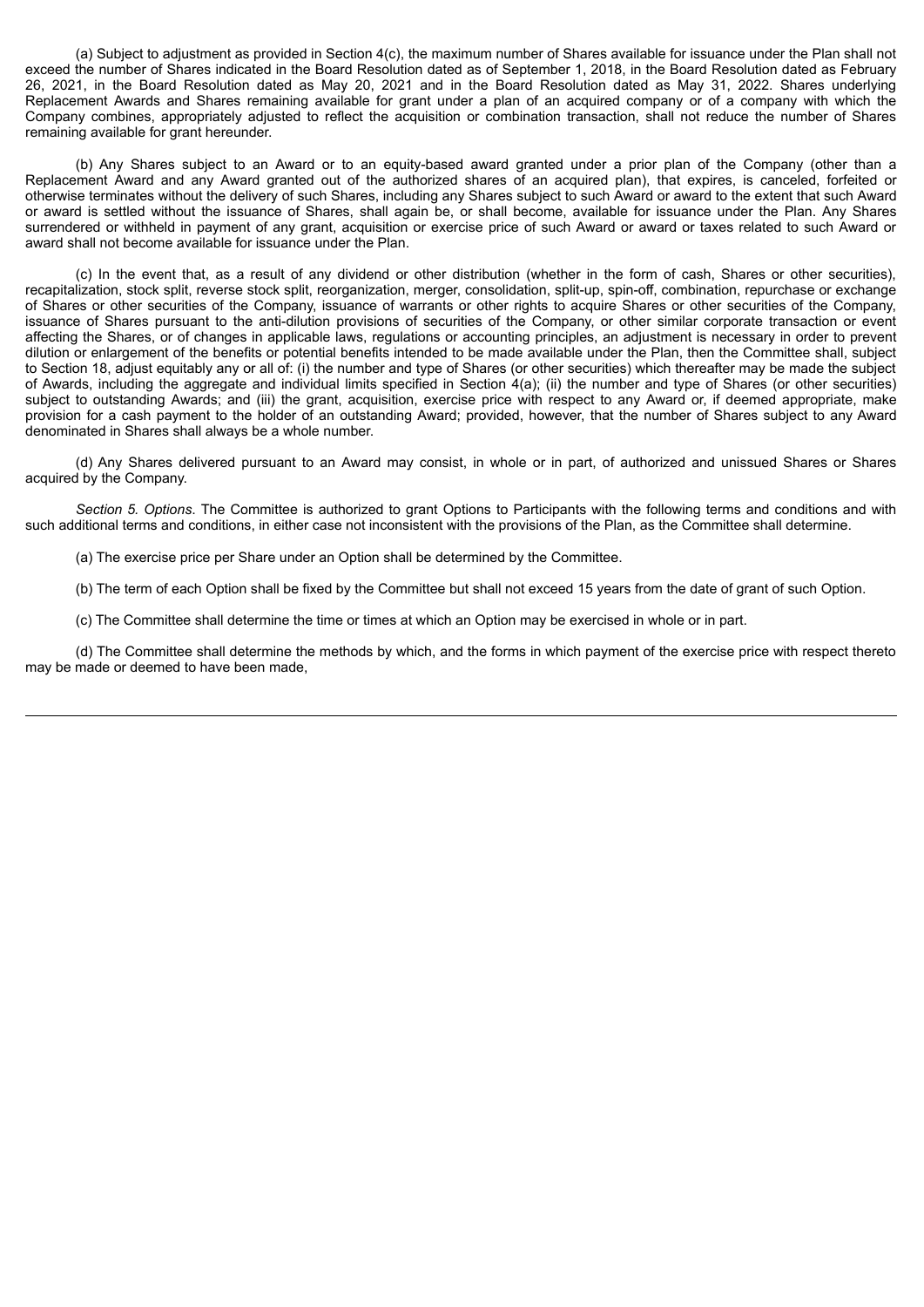including cash, Shares, other Awards, other property, net settlement (including brokerassisted cashless exercise) or any combination thereof.

*Section 6. Stock Appreciation Rights*. The Committee is authorized to grant SARs to Participants with the following terms and conditions and with such additional terms and conditions, in either case not inconsistent with the provisions of the Plan, as the Committee shall determine.

(a) SARs may be granted under the Plan to Participants either alone ("freestanding") or in addition to other Awards granted under the Plan ("tandem").

(b) The exercise price per Share under a SAR shall be determined by the Committee.

(c) The term of each SAR shall be fixed by the Committee but shall not exceed 15 years from the date of grant of such SAR.

(d) The Committee shall determine the time or times at which a SAR may be exercised or settled in whole or in part.

(e) Upon the exercise of a SAR, the Company shall pay to the Participant an amount equal to the number of Shares subject to the SAR multiplied by the excess, if any, of the Fair Market Value of one Share on the exercise date over the exercise price of such SAR. The Company shall pay such excess in cash, in Shares valued at Fair Market Value, or any combination thereof, as determined by the Committee.

*Section 7. Restricted Stock, Unrestricted Stock and RSUs*. The Committee is authorized to grant Awards of Restricted Stock, Unrestricted Stock and RSUs to Participants with the following terms and conditions and with such additional terms and conditions, in either case not inconsistent with the provisions of the Plan, as the Committee shall determine.

(a) The applicable Award Document shall specify the vesting schedule and, with respect to RSUs, the delivery schedule (which may include deferred delivery later than the vesting date) and whether the Award of Restricted Stock or RSUs is entitled to dividends or dividend equivalents, voting rights or any other rights. The Award Document shall also specify any purchase 4 price that the Participant might be required to pay in connection with any Restricted Stock or Unrestricted Stock.

(b) Shares of Restricted Stock and RSUs shall be subject to such restrictions as the Committee may impose (including any limitation on the right to vote a Share of Restricted Stock or the right to receive any dividend, dividend equivalent or other right), which restrictions may lapse separately or in combination at such time or times, in such installments or otherwise, as the Committee may deem appropriate. Without limiting the generality of the foregoing, if the Award relates to Shares on which dividends are declared during the period that the Award is outstanding, the Award shall not provide for the payment of such dividend (or a dividend equivalent) to the Participant prior to the time at which such Award, or applicable portion thereof, becomes nonforfeitable, unless otherwise provided in the applicable Award Document.

(c) Any share of Restricted Stock granted under the Plan may be evidenced in such manner as the Committee may deem appropriate, including book-entry registration or issuance of a stock certificate or certificates. In the event that any stock certificate is issued in respect of shares of Restricted Stock granted under the Plan, such certificate shall be registered in the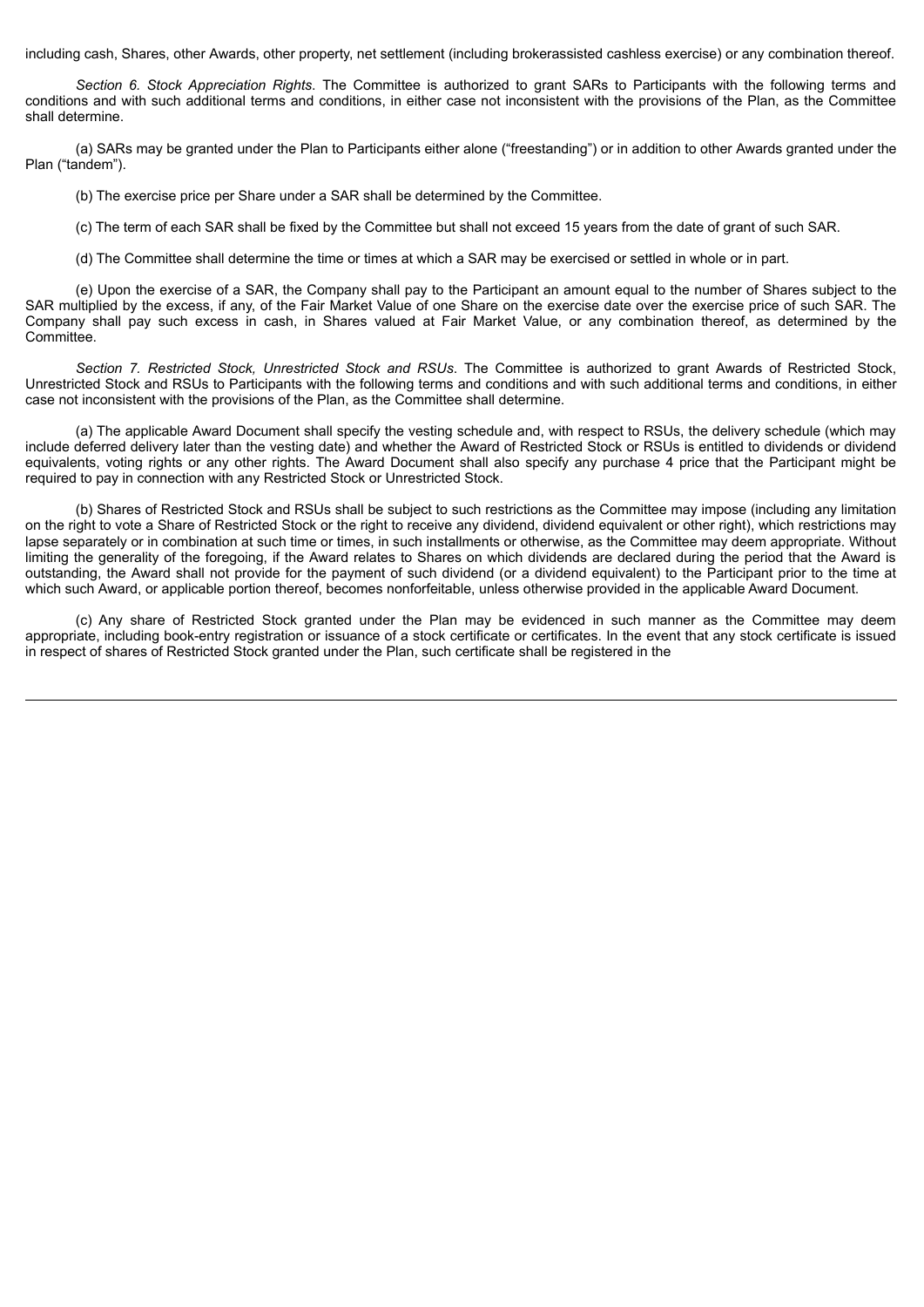name of the Participant and shall bear an appropriate legend referring to the terms, conditions and restrictions applicable to such Restricted Stock.

(d) The Committee may determine the form or forms (including cash, Shares, other Awards, other property or any combination thereof) in which payment of the amount owing upon settlement of any RSU Award may be made.

*Section 8. Performance Awards*. The Committee is authorized to grant Performance Awards to Participants with the following terms and conditions and with such additional terms and conditions, in either case not inconsistent with the provisions of the Plan, as the Committee shall determine.

(a) Performance Awards may be denominated as a cash amount, a number of Shares or a combination thereof and are Awards which may be earned upon achievement or satisfaction of performance conditions specified by the Committee. In addition, the Committee may specify that any other Award shall constitute a Performance Award by conditioning the right of a Participant to exercise the Award or have it settled, and the timing thereof, upon achievement or satisfaction of such performance conditions as may be specified by the Committee. The Committee may use such business criteria and other measures of performance as it may deem appropriate in establishing any performance conditions. Subject to the terms of the Plan, the performance goals to be achieved during any Performance Period, the length of any Performance Period, the amount of any Performance Award granted and the amount of any payment or transfer to be made pursuant to any Performance Award shall be determined by the Committee. If the Performance Award relates to Shares on which dividends are declared during the Performance Period, the Performance Award shall not provide for the payment of such dividend (or dividend equivalent) to the Participant prior to the time at which such Performance Award, or the applicable portion thereof, is earned.

(b) Performance criteria may be measured on an absolute (e.g., plan or budget) or relative basis, and may be established on a corporate-wide basis or with respect to one or more business units, divisions, subsidiaries or business segments. Relative performance may be measured against a group of peer companies, a financial market index or other acceptable objective and 5 quantifiable indices. If the Committee determines that a change in the business, operations, corporate structure or capital structure of the Company, or the manner in which the Company conducts its business, or other events or circumstances render the performance objectives unsuitable, the Committee may modify the minimum acceptable level of achievement, in whole or in part, as the Committee deems appropriate and equitable. Performance objectives shall be adjusted for material items not originally contemplated in establishing the performance target for items resulting from discontinued operations, extraordinary gains and losses, the effect of changes in accounting standards or principles, acquisitions or divestitures, changes in tax rules or regulations, capital transactions, restructuring, nonrecurring gains or losses or unusual items. Performance measures may vary from Performance Award to Performance Award, and from Participant to Participant, and may be established on a stand-alone basis, in tandem or in the alternative. The Committee shall have the power to impose such other restrictions on Awards subject to this Section 8(b) as it may deem necessary or appropriate to ensure that such Awards satisfy all requirements of any applicable law, stock market or exchange rules and regulations or accounting or tax rules and regulations.

(c) Settlement of Performance Awards; Other Terms. Settlement of Performance Awards shall be in cash, Shares, other Awards, other property, net settlement or any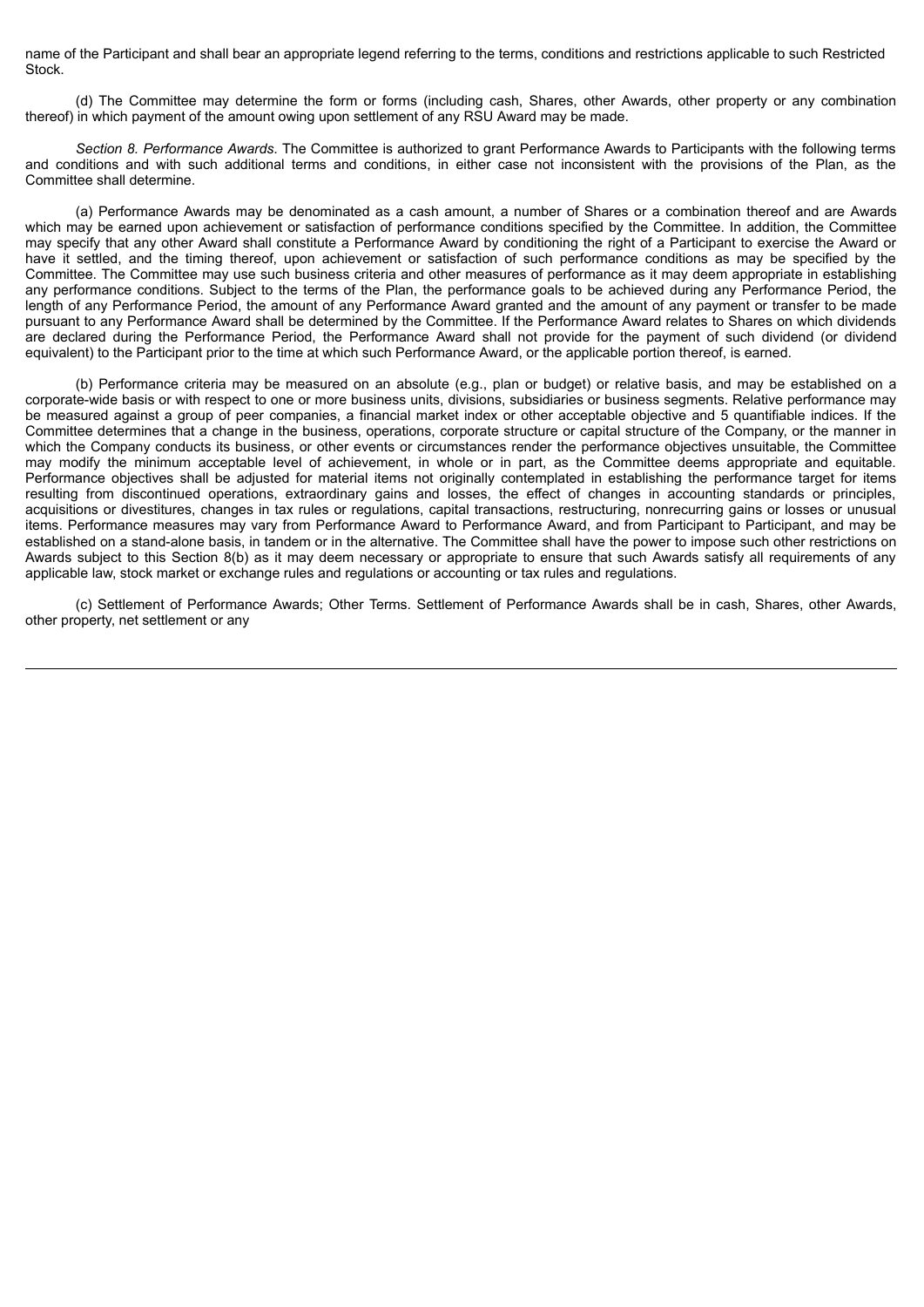combination thereof, as determined in the discretion of the Committee. Performance Awards will be settled only after the end of the relevant Performance Period. The Committee may, in its discretion, increase or reduce the amount of a settlement otherwise to be made in connection with a Performance Award.

*Section 9. Other Share-Based Awards*. The Committee is authorized, subject to limitations under applicable law, to grant to Participants such other Awards that may be denominated or payable in, valued in whole or in part by reference to, or otherwise based on, or related to, Shares or factors that may influence the value of Shares, including convertible or exchangeable debt securities, other rights convertible or exchangeable into Shares, acquisition rights for Shares, Awards with value and payment contingent upon performance of the Company or business units thereof or any other factors designated by the Committee. The Committee shall determine the terms and conditions of such Awards.

#### *Section 10. Effect of Termination of Service or a Change in Control on Awards*.

(a) The Committee may provide, by rule or regulation or in any Award Document, or may determine in any individual case, the circumstances in which, and the extent to which, an Award may be exercised, settled, vested, paid or forfeited in the event of a Participant's Termination of Service prior to the vesting, exercise or settlement of such Award or the end of a Performance Period.

(b) In addition, in the event of a Change in Control and to the extent not inconsistent with the applicable Award Document, the Committee, in its sole discretion, and on such terms and conditions as it deems appropriate, either by the terms of the Award or by action taken prior to the occurrence of such Change in Control, may take any one or more of the following actions whenever the Committee determines that such action is appropriate or desirable in order to prevent the dilution or enlargement of the benefits intended to be made available under the Plan or to facilitate the Change in Control transaction: (i) to terminate or cancel any outstanding Award in exchange for a cash payment (and, for the avoidance of doubt, if as of the date of the Change in Control, the Committee 6 determines that no amount would have been realized upon the exercise of the Award or other realization of the Participant's rights, then the Award may be cancelled by the Company without payment of consideration); (ii) to provide for the assumption, substitution, replacement or continuation of any Award by the successor or surviving corporation (or a parent or subsidiary thereof) with cash, securities, rights or other property to be paid or issued, as the case may be, by the successor or surviving corporation (or a parent or subsidiary thereof), and to provide for appropriate adjustments with respect to the number and type of securities (or other consideration) of the successor or surviving corporation (or a parent or subsidiary thereof), subject to any replacement awards, the terms and conditions of the replacement awards (including, without limitation, any applicable performance targets or criteria with respect thereto) and the grant, exercise or purchase price per share for the replacement awards; (iii) to make any other adjustments in the number and type of securities (or other consideration) subject to outstanding Awards and in the terms and conditions of outstanding Awards (including the grant or exercise price and performance criteria with respect thereto) and Awards that may be granted in the future; (iv) to provide that any Award shall be accelerated and become exercisable, payable and/or fully vested with respect to all Shares covered thereby, notwithstanding anything to the contrary in the Plan or the applicable Award Document; and (v) to provide that any Award shall not vest, be exercised or become payable as a result of such event.

*Section 11. General Provisions Applicable to Awards*.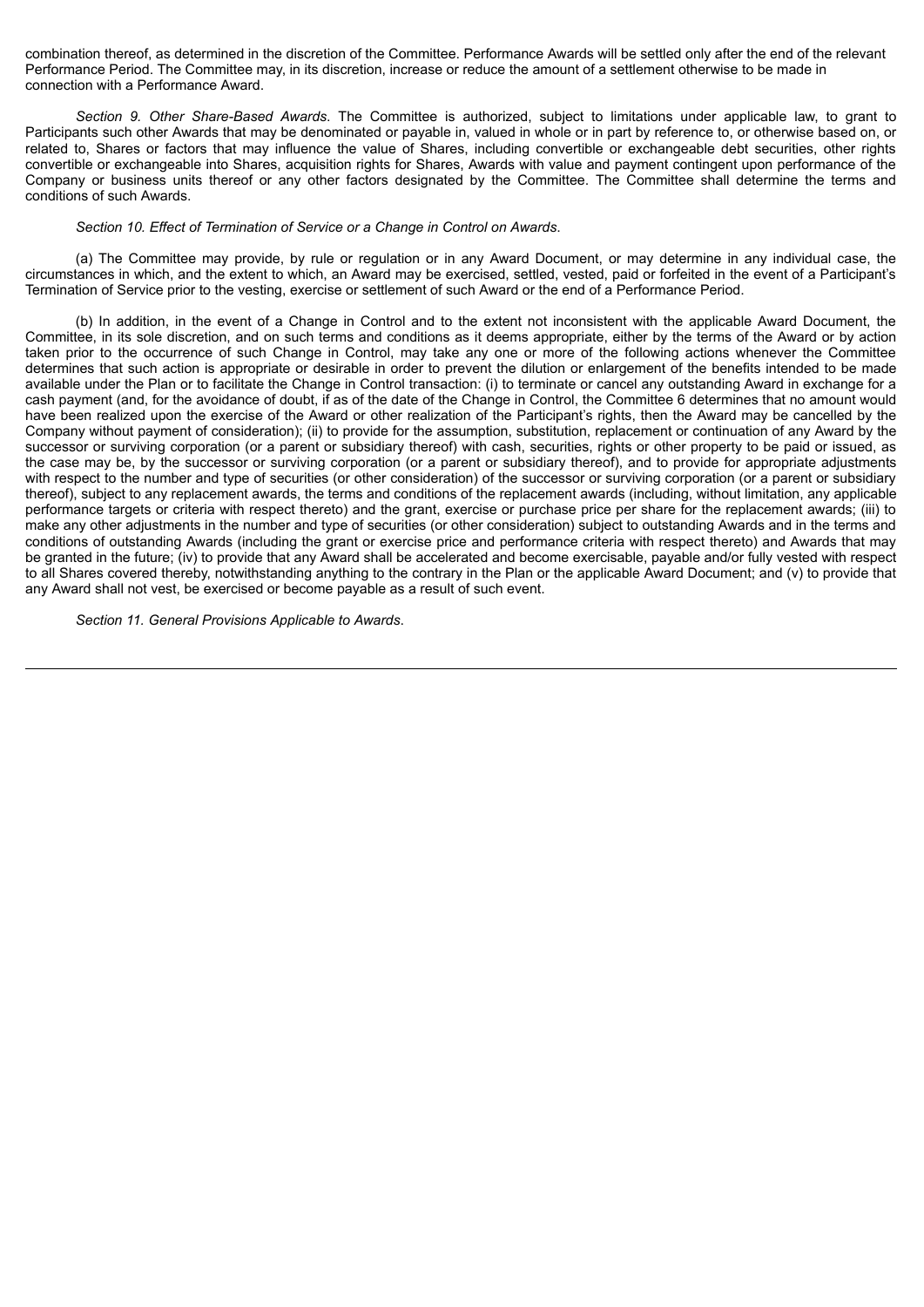(a) Awards may, in the discretion of the Committee, be granted either alone or in addition to or in tandem with any other Award or any award granted under any other plan of the Company. Awards granted in addition to or in tandem with other Awards, or in addition to or in tandem with awards granted under any other plan of the Company, may be granted either at the same time as or at a different time from the grant of such other Awards or awards.

(b) Subject to the terms of the Plan and Section 17, payments or transfers to be made by the Company upon the grant, exercise or settlement of an Award may be made in the form of cash, Shares, other Awards, other property, net settlement or any combination thereof, as determined by the Committee in its discretion, and may be made in a single payment or transfer, in installments or on a deferred basis, in each case in accordance with rules and procedures established by the Committee. Such rules and procedures may include provisions for the payment or crediting of reasonable interest on installment or deferred payments or the grant or crediting of dividend equivalents in respect of installment or deferred payments.

(c) Except as may be permitted by the Committee or as specifically provided in an Award Document, (i) no Award and no right under any Award shall be assignable, alienable, saleable or transferable by a Participant otherwise than by will or pursuant to Section 11(d) and (ii) during a Participant's lifetime, each Award, and each right under any Award, shall be exercisable only by the Participant or, if permissible under applicable law, by the Participant's guardian or legal 7 representative. The provisions of this Section 11(c) shall not apply to any Award that has been fully exercised or settled, as the case may be, and shall not preclude forfeiture of an Award in accordance with the terms thereof.

(d) A Participant may designate a Beneficiary or change a previous Beneficiary designation at such times prescribed by the Committee by using forms and following procedures approved or accepted by the Committee for that purpose.

(e) All certificates for Shares and/or other securities delivered under the Plan pursuant to any Award or the exercise thereof shall be subject to such stop transfer orders and other restrictions as the Committee may deem advisable under the Plan or the rules, regulations and other requirements of the Securities and Exchange Commission, any stock market or exchange upon which such Shares or other securities are then quoted, traded or listed, and any applicable securities laws, and the Committee may cause a legend or legends to be put on any such certificates to make appropriate reference to such restrictions.

(f) Without limiting the generality of Section 11(g), the Committee may impose restrictions on any Award with respect to noncompetition, confidentiality and other restrictive covenants, or requirements to comply with minimum stock ownership requirements, as it deems necessary or appropriate in its sole discretion.

(g) The Committee may specify in an Award Document that the Participant's rights, payments and benefits with respect to an Award shall be subject to reduction, cancellation, forfeiture or recoupment upon the occurrence of certain specified events, in addition to any otherwise applicable vesting or performance conditions of an Award. Such events may include a Termination of Service with or without Cause (and, in the case of any Cause that is resulting from an indictment or other non-final determination, the Committee may provide for such Award to be held in escrow or abeyance until a final resolution of the matters related to such event occurs, at which time the Award shall either be reduced, cancelled or forfeited (as provided in such Award Document) or remain in effect, depending on the outcome), violation of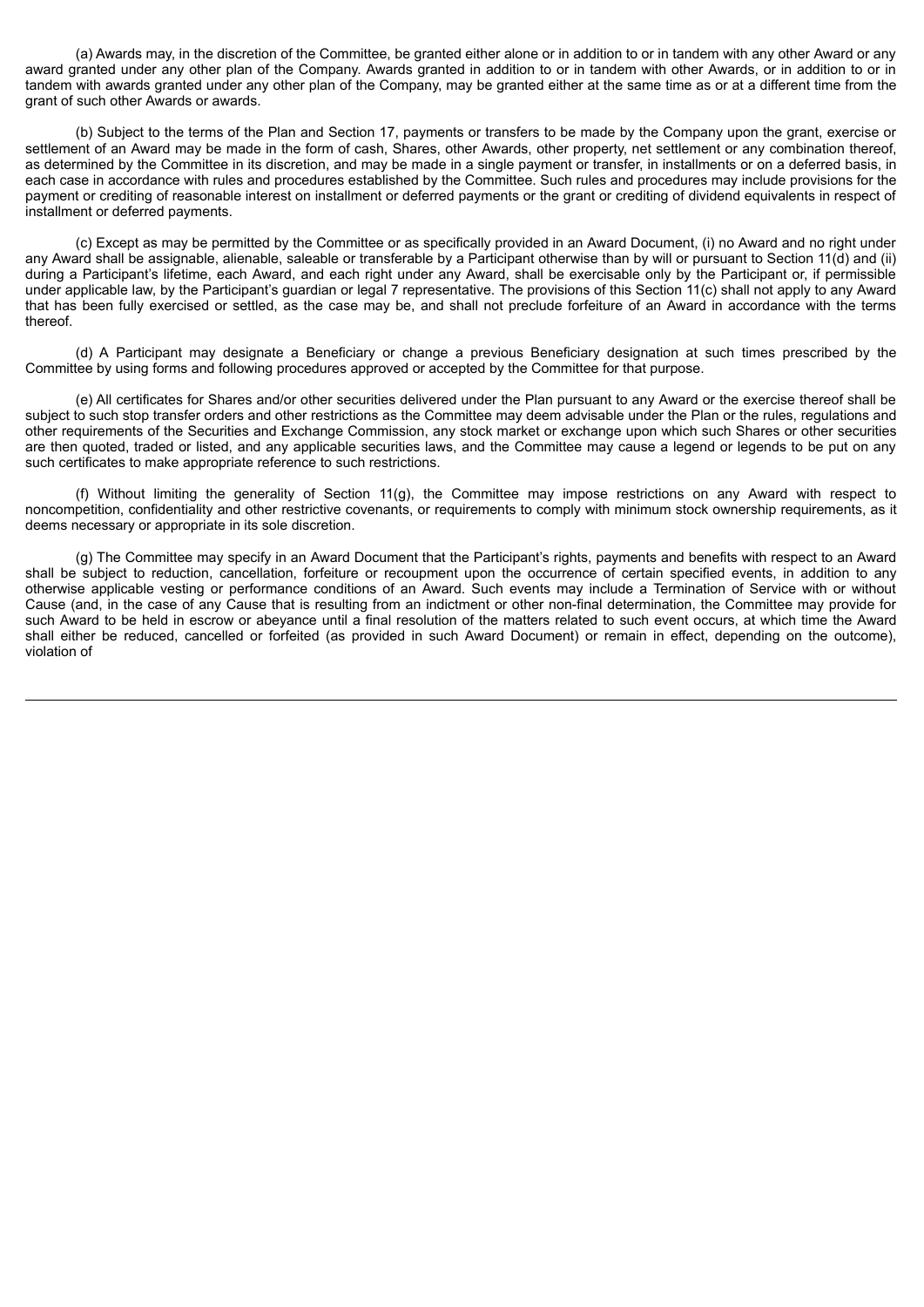material policies, breach of noncompetition, confidentiality or other restrictive covenants that may apply to the Participant, or other conduct by the Participant that is detrimental to the business or reputation of the Company and/or its Affiliates.

(h) Rights, payments and benefits under any Award shall be subject to repayment to or recoupment ("clawback") by the Company in accordance with such policies and procedures as the Committee or Board may adopt from time to time, including policies and procedures to implement applicable law, stock market or exchange rules and regulations or accounting or tax rules and regulations.

#### *Section 12. Amendments and Termination*.

(a) Except to the extent prohibited by applicable law and unless otherwise expressly provided in an Award Document or in the Plan, the Board may amend, alter, suspend, discontinue or terminate the Plan or any portion thereof at any time; provided, however, that no such amendment, alteration, suspension, discontinuation or termination shall be made without (i) shareholder approval, if such approval is required by applicable law or the rules of the stock market or exchange, if any, on which the Shares are principally quoted or traded or (ii) the consent 8 of the affected Participant, if such action would materially adversely affect the rights of such Participant under any outstanding Award, except to the extent any such amendment, alteration, suspension, discontinuance or termination is made to cause the Plan to comply with applicable law, stock market or exchange rules and regulations or accounting or tax rules and regulations, or to impose any recoupment provisions on any Awards in accordance with Section 11(h). Notwithstanding anything to the contrary in the Plan, the Committee may amend the Plan in such manner as may be necessary to enable the Plan to achieve its stated purposes in any jurisdiction in a tax-efficient manner and in compliance with local laws, rules and regulations.

(b) The Committee may waive any conditions or rights under, amend any terms of, or amend, alter, suspend, discontinue or terminate any Award theretofore granted, prospectively or retroactively, without the consent of any relevant Participant or holder or Beneficiary of an Award; provided, however, that, subject to Section 4(c) and Section 10(b), no such action shall materially adversely affect the rights of any affected Participant or holder or Beneficiary under any Award theretofore granted under the Plan, except to the extent any such action is made to cause the Plan to comply with applicable law, stock market or exchange rules and regulations or accounting or tax rules and regulations, or to impose any recoupment provisions on any Awards in accordance with Section 11(h); provided further that, except as provided in Section 4(c), the Committee shall not without the approval of the Company's shareholders (a) lower the exercise price per Share of an Option or SAR after it is granted or take any other action that would be treated as a repricing of such Award under the rules of the principal stock market or exchange on which the Company's Shares are quoted or traded, or (b) cancel an Option or SAR when the exercise price per Share exceeds the Fair Market Value in exchange for cash or another Award (other than in connection with a Change in Control).

(c) Except as provided in Section 8(b), the Committee shall be authorized to make adjustments in the terms and conditions of, and the criteria included in, Awards in recognition of events (including the events described in Section 4(c)) affecting the Company, or the financial statements of the Company, or of changes in applicable law, stock market or exchange rules and regulations or accounting or tax rules and regulations, whenever the Committee determines that such adjustments are appropriate in order to prevent dilution or enlargement of the benefits or potential benefits intended to be made available under the Plan.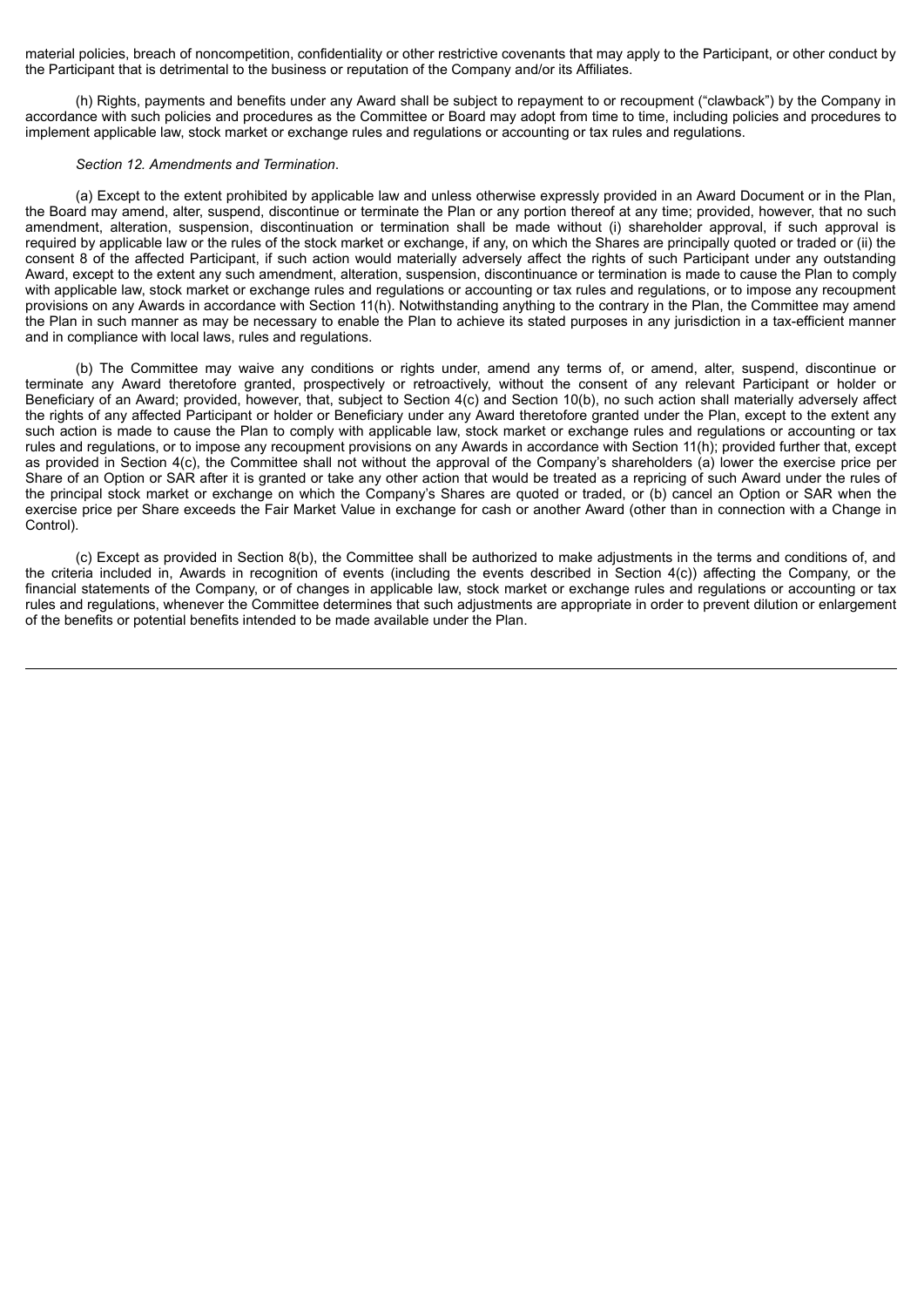(d) The Committee may correct any defect, supply any omission or reconcile any inconsistency in the Plan or any Award in the manner and to the extent it shall deem desirable to carry the Plan into effect.

*Section 13. Prohibition on Option and SAR Repricing.* Except as provided in Section 4(c), the Committee may not, without prior approval of the Company's shareholders, seek to effect any re-pricing of any previously granted "underwater" Option or SAR by: (i) amending or modifying the terms of the Option or SAR to lower the exercise price; (ii) cancelling the underwater Option or SAR and granting either (A) replacement Options or SARs having a lower exercise price or (B) Restricted Stock, RSU, Performance Award or Other Stock-Based Award in exchange; or (iii) cancelling or repurchasing the underwater Options or SARs for cash or other securities. An Option or SAR will be deemed to be "underwater" at any time when the Fair Market Value of the Shares covered by such Award is less than the exercise price of the Award. 9

#### *Section 14. Miscellaneous*.

(a) No employee, Participant or other person shall have any claim to be granted any Award under the Plan, and there is no obligation for uniformity of treatment of employees, Participants or holders or Beneficiaries of Awards under the Plan. The terms and conditions of Awards need not be the same with respect to each recipient. Any Award granted under the Plan shall be a one-time Award that does not constitute a promise of future grants. The Company, in its sole discretion, maintains the right to make available future grants under the Plan.

(b) The grant of an Award shall not be construed as giving a Participant the right to be retained in the employ of, or to continue to provide services to, the Company or any Affiliate. Further, the Company or the applicable Affiliate may at any time dismiss a Participant, free from any liability, or any claim under the Plan, unless otherwise expressly provided in the Plan or in any Award Document or in any other agreement binding the parties. The receipt of any Award under the Plan is not intended to confer any rights on the receiving Participant except as set forth in the applicable Award Document.

(c) Nothing contained in the Plan shall prevent the Company from adopting or continuing in effect other or additional compensation arrangements, and such arrangements may be either generally applicable or applicable only in specific cases.

(d) The Company shall be authorized to withhold from any Award granted or any payment due or transfer made under any Award or under the Plan or from any compensation or other amount owing to a Participant the amount (in cash, Shares, other Awards, other property, net settlement or any combination thereof) of applicable withholding taxes due in respect of an Award, its exercise or settlement or any payment or transfer under such Award or under the Plan and to take such other action (including providing for elective payment of such amounts in cash or Shares by the Participant) as may be necessary in the opinion of the Company to satisfy all obligations for the payment of such taxes.

(e) If any provision of the Plan or any Award Document is or becomes or is deemed to be invalid, illegal or unenforceable in any jurisdiction, or as to any person or Award, or would disqualify the Plan or any Award under any law deemed applicable by the Committee, such provision shall be construed or deemed amended to conform to applicable laws, or if it cannot be so construed or deemed amended without, in the determination of the Committee, materially altering the intent of the Plan or the Award Document, such provision shall be stricken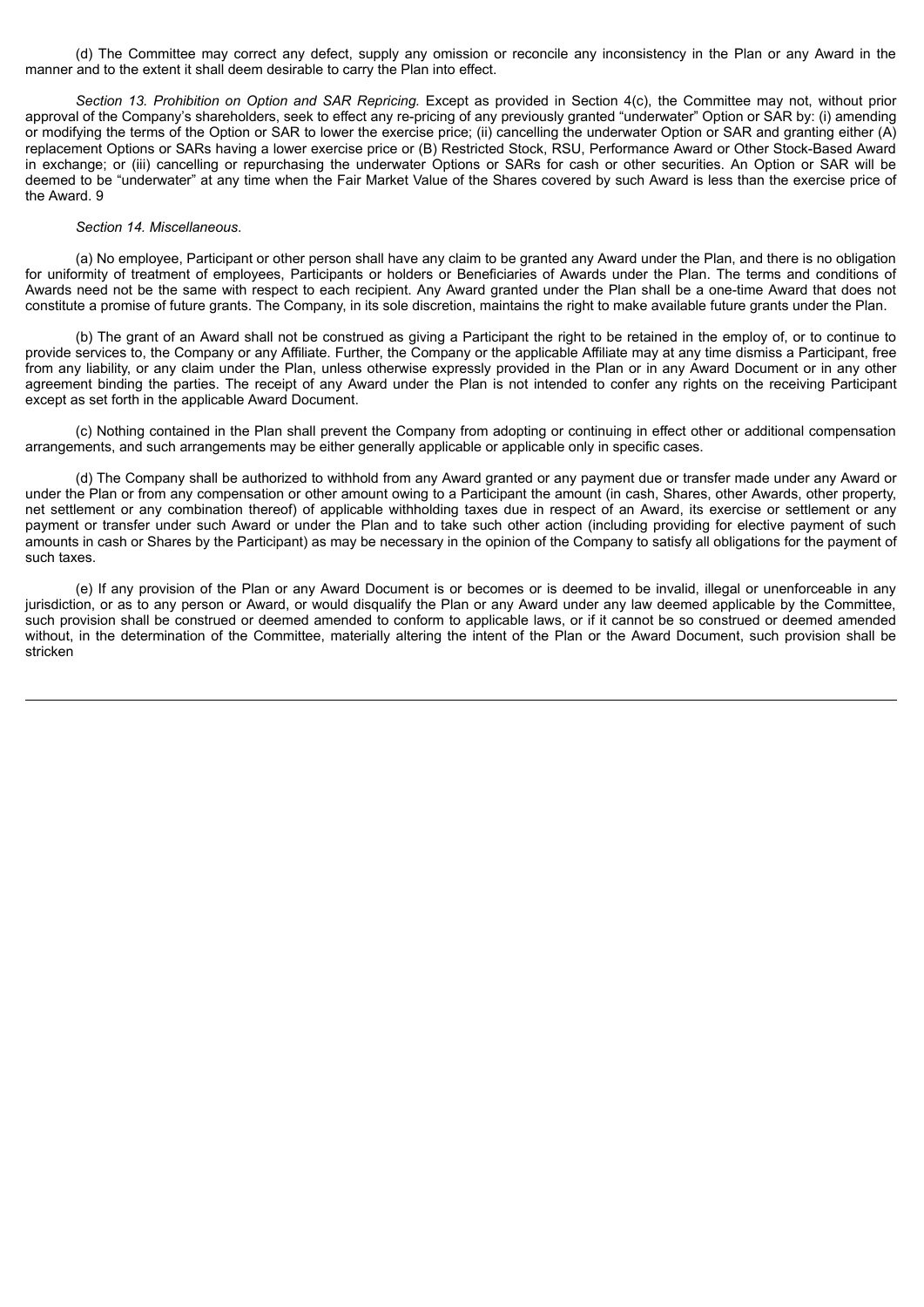as to such jurisdiction, person or Award, and the remainder of the Plan and any such Award Document shall remain in full force and effect.

(f) Neither the Plan nor any Award shall create or be construed to create a trust or separate fund of any kind or a fiduciary relationship between the Company and a Participant or any other person. To the extent that any person acquires a right to receive payments from the Company pursuant to an Award, such right shall be no greater than the right of any unsecured general creditor of the Company.

(g) No fractional Shares shall be issued or delivered pursuant to the Plan or any Award, and the Committee shall determine whether cash or other securities shall be paid or 10 transferred in lieu of any fractional Shares, or whether such fractional Shares or any rights thereto shall be canceled, terminated or otherwise eliminated.

(h) Awards may be granted to Participants who are non-Brazil nationals or employed or providing services outside Brazil, or both, on such terms and conditions different from those applicable to Awards to Participants who are employed or providing services in Brazil as may, in the judgment of the Committee, be necessary or desirable to recognize differences in local law, tax policy or custom. The Committee also may impose conditions on the exercise or vesting of Awards in order to minimize the Company's obligation with respect to tax equalization for Participants on assignments outside their home country.

#### *Section 15. Effective Date of the Plan*. The Plan is effective as of September 1, 2018.

*Section 16. Term of the Plan*. No Award shall be granted under the Plan after the earliest to occur of (i) September 1, 2033; provided that to the extent permitted by the listing rules of any stock exchanges on which the Company is listed, such 15-year term may be extended indefinitely so long as the maximum number of Shares available for issuance under the Plan have not been issued, (ii) the maximum number of Shares available for issuance under the Plan have been issued or (iii) the Board terminates the Plan in accordance with Section 12(a). However, unless otherwise expressly provided in the Plan or in an applicable Award Document, any Award theretofore granted may extend beyond such date, and the authority of the Committee to amend, alter, adjust, suspend, discontinue or terminate any such Award, or to waive any conditions or rights under any such Award, and the authority of the Board to amend the Plan, shall extend beyond such date.

*Section 17. Section 409A and Section 457A of the Code*. With respect to Awards subject to Section 409A or Section 457A of the Code, the Plan is intended to comply with the requirements of Section 409A and Section 457A of the Code, and the provisions of the Plan and any Award Document shall be interpreted in a manner that satisfies the requirements of Section 409A and Section 457A of the Code, and the Plan shall be operated accordingly. If any provision of the Plan or any term or condition of any Award would otherwise frustrate or conflict with this intent, the provision, term or condition will be interpreted and deemed amended so as to avoid this conflict. If an amount payable under an Award as a result of the Participant's Termination of Service (other than due to death) occurring while the Participant is a "specified employee" under Section 409A of the Code constitutes a deferral of compensation subject to Section 409A of the Code, then payment of such amount shall not occur until six months and one day after the date of the Participant's Termination of Service, except as permitted under Section 409A of the Code. If the Award includes a "series of installment payments" (within the meaning of Section 1.409A-2(b)(2)(iii) of the Treasury Regulations), the Participant's right to the series of installment payments shall be treated as a right to a series of separate payments and not as a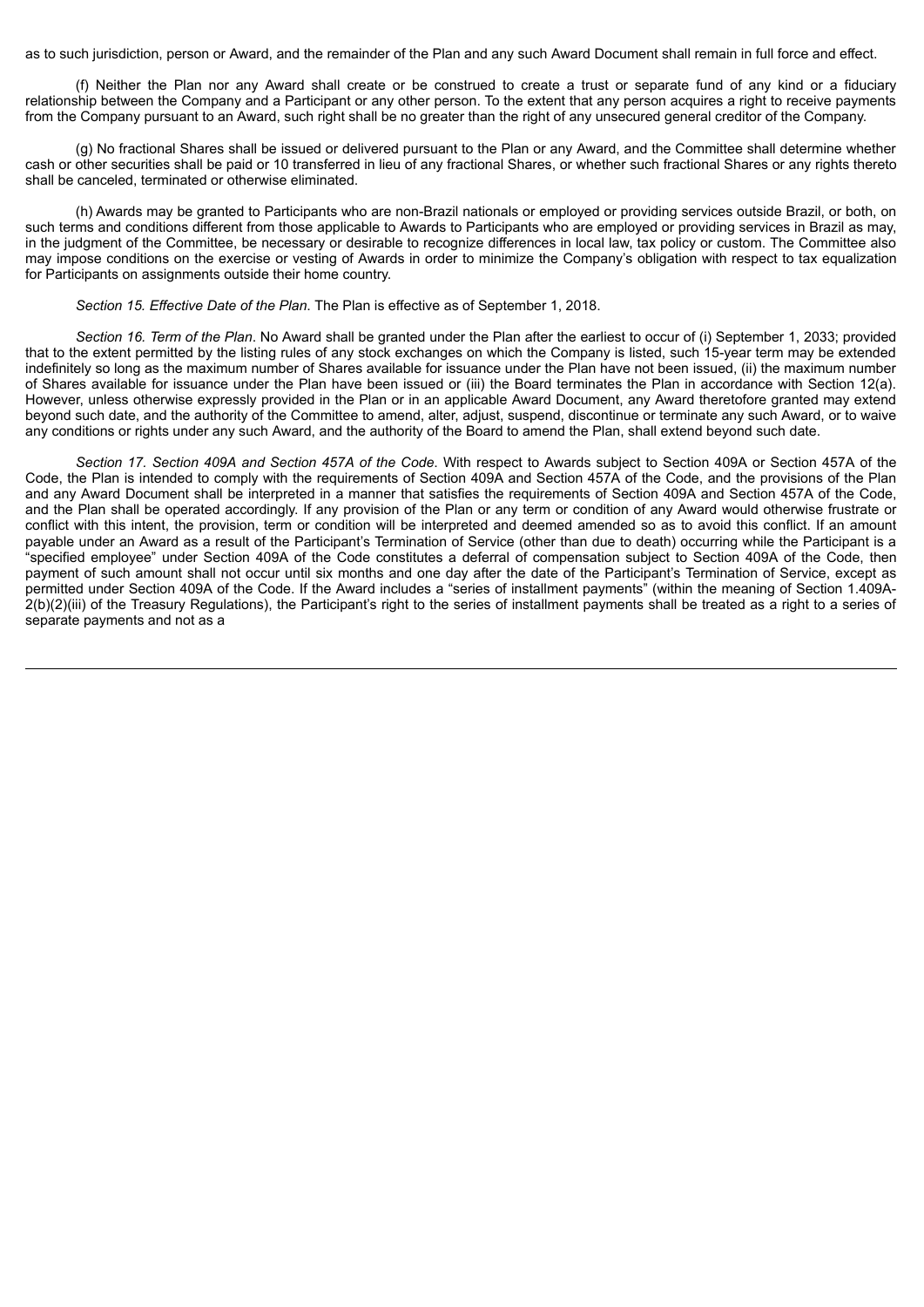right to a single payment, and if the Award includes "dividend equivalents" (within the meaning of Section 1.409A-3(e) of the Treasury Regulations), the Participant's right to the dividend equivalents shall be treated separately from the right to other amounts under the Award. Notwithstanding the foregoing, the tax treatment of the benefits provided under the Plan or any Award Document is not warranted or guaranteed, and in no event shall the Company be liable for all or any portion of any taxes, penalties, interest or other expenses that may be incurred by the Participant on account of non-compliance with Section 409A or Section 457A of the Code.

*Section 18. Data Protection*. By participating in the Plan, the Participant consents to the 11 holding and processing of personal information provided by the Participant to the Company or any Affiliate, trustee or third party service provider, for all purposes relating to the operation of the Plan. These include, but are not limited to: (i) administering and maintaining Participant records; (ii) providing information to the Company, Affiliates, trustees of any employee benefit trust, registrars, brokers or third party administrators of the Plan; (iii) providing information to future purchasers or merger partners of the Company or any Affiliate, or the business in which the Participant works; and (iv) transferring information about the Participant to any country or territory that may not provide the same protection for the information as the Participant's home country.

*Section 19. Governing Law*. The Plan and each Award Document shall be governed by the laws of the Cayman Islands. The Company, its Affiliates and each Participant (by acceptance of an Award) irrevocably submit, in respect of any suit, action or proceeding related to the implementation or enforcement of the Plan, to the exclusive jurisdiction of the competent courts in the Cayman Islands.

*Section 20. Definitions*. As used in the Plan, the following terms shall have the meanings set forth below:

(a) "**Affiliate**" means (i) any entity that, directly or indirectly, is controlled by the Company, (ii) any entity in which the Company, directly or indirectly, has a significant equity interest, in each case as determined by the Committee and (iii) any other entity which the Committee determines should be treated as an "Affiliate."

(b) "**Award**" means any Option, SAR, Restricted Stock, RSU, Performance Award or Other Stock-Based Award granted under the Plan.

(c) "**Award Document**" means any agreement, contract or other instrument or document, which may be in electronic format, evidencing any Award granted under the Plan, which may, but need not, be executed or acknowledged by a Participant.

(d) "**Beneficiary**" means a person entitled to receive payments or other benefits or exercise rights that are available under the Plan in the event of the Participant's death. If no such person is named by a Participant or is deemed his legal successor, or if no Beneficiary designated by the Participant is eligible to receive payments or other benefits or exercise rights that are available under the Plan at the Participant's death, such Participant's Beneficiary shall be such Participant's estate.

(e) "**Board**" means the board of directors of the Company.

(f) "**Cause**" means, with respect to any Participant, "cause" as defined in such Participant's employment agreement with the Company, if any, or if not so defined, except as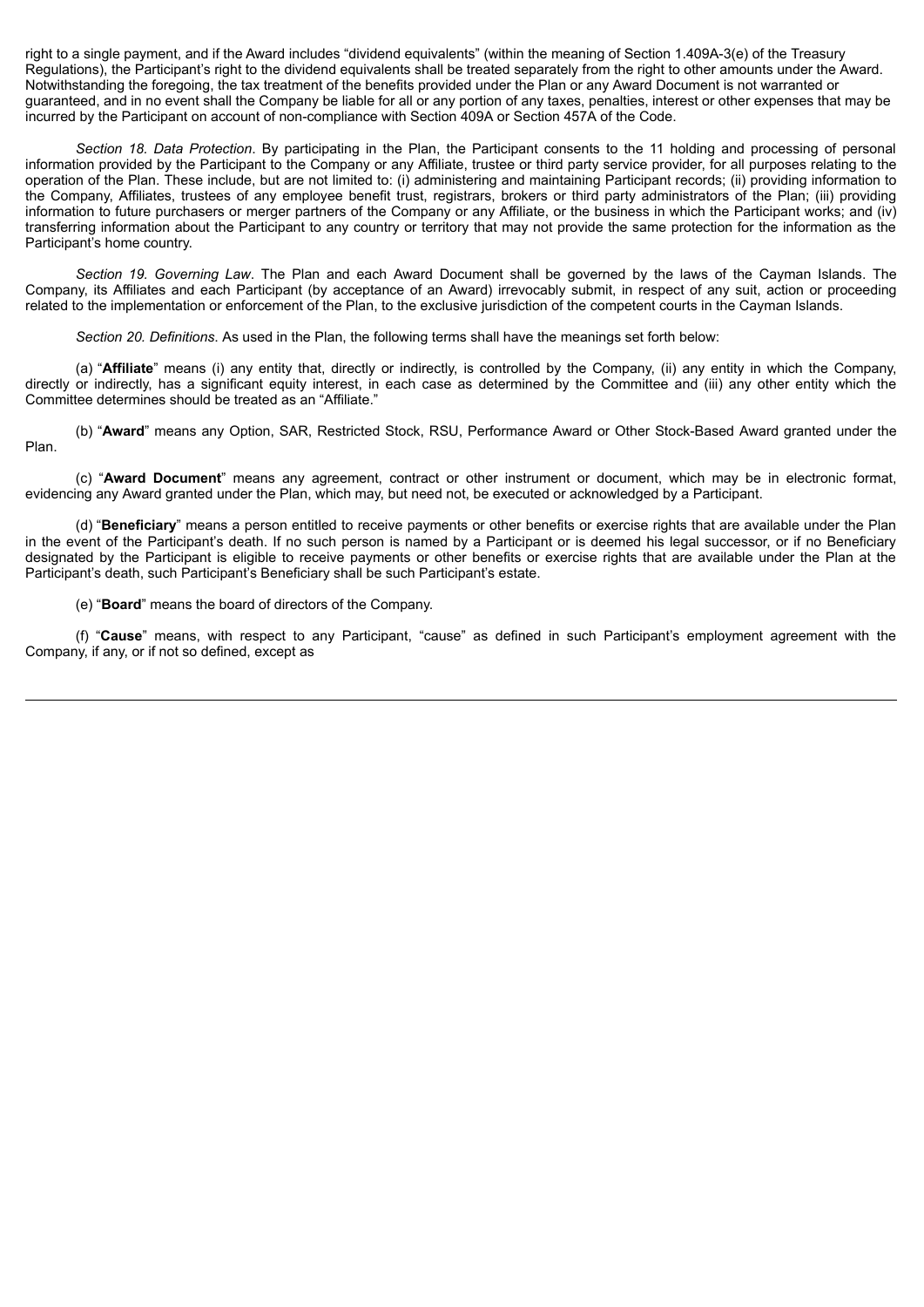otherwise provided in such Participant's Award Document, such Participant's: 12 (i) indictment for any crime (A) constituting a felony, or (B) that has, or could reasonably be expected to result in, an adverse impact on the performance of a Participant's duties to the Company or any of its subsidiaries, or otherwise has, or could reasonably be expected to result in, an adverse impact to the business or reputation of the Company or any of its subsidiaries; (ii) having been the subject of any order, judicial or administrative, obtained or issued by the Securities and Exchange Commission for any securities violation involving fraud, including, for example, any such order consented to by the Participant in which findings of facts or any legal conclusions establishing liability are neither admitted nor denied; (iii) conduct, in connection with his or her employment or service, which is not taken in good faith and has, or could reasonably be expected to result in, material injury to the business or reputation of the Company or any of its subsidiaries; (iv) willful violation of the Company's code of conduct or other material policies set forth in the manuals or statements of policy of the Company or any of its subsidiaries; (v) willful neglect in the performance of a Participant's duties for the Company or any of its subsidiaries or willful or repeated failure or refusal to perform such duties; (vi) breach of any restrictive covenant obligations set forth in an Award Document, including but not limited to confidentiality, non-compete, non-solicitation obligations; (vii) material breach of any applicable employment agreement or other agreement with the Company; or (viii) conduct, in connection with his or her employment or service. The occurrence of any such event described in clauses (ii) through (v) that is susceptible to cure or remedy shall not constitute Cause if such Participant cures or remedies such event within 30 (thirty) days after the Company provides notice to such Participant.

(g) "**Change in Control**" means the occurrence of any one or more of the following events: (i) a direct or indirect change in ownership or control of the Company effected through one transaction or a series of related transactions within a 12-month period, whereby any Person other than the Company, directly or indirectly acquires or maintains beneficial ownership of securities of the Company constituting more than 50% of the total combined voting power of the Company's equity securities outstanding immediately after such acquisition; 13 (ii) at any time during a period of 12 consecutive months, individuals who at the beginning of such period constituted the Board cease for any reason to constitute a majority of members of the Board; provided, however, that any new member of the Board whose election or nomination for election was approved by a vote of at least a majority of the directors then still in office who either were directors at the beginning of such period or whose election or nomination for election was so approved, shall be considered as though such individual were a member of the Board at the beginning of the period, but excluding, for this purpose, any such individual whose initial assumption of office occurs as a result of an actual or threatened election contest with respect to the election or removal of directors or other actual or threatened solicitation of proxies or consents by or on behalf of a Person other than the Board; (iii) the consummation of a merger or consolidation of the Company or any of its subsidiaries with any other corporation or entity, other than a merger or consolidation which would result in the voting securities of the Company outstanding immediately prior to such merger or consolidation continuing to represent (either by remaining outstanding or being converted into voting securities of the surviving entity or, if applicable, the ultimate parent thereof) at least 50% of the combined voting power and total fair market value of the securities of the Company or such surviving entity or parent outstanding immediately after such merger or consolidation; or (iv) the consummation of any sale, lease, exchange or other transfer to any Person (other than an Affiliate of the Company), in one transaction or a series of related transactions within a 12-month period, of all or substantially all of the assets of the Company and its subsidiaries. Notwithstanding the foregoing or any provision of any Award Document to the contrary, for any Award to which Section 17 applies that provides for accelerated distribution on a Change in Control of amounts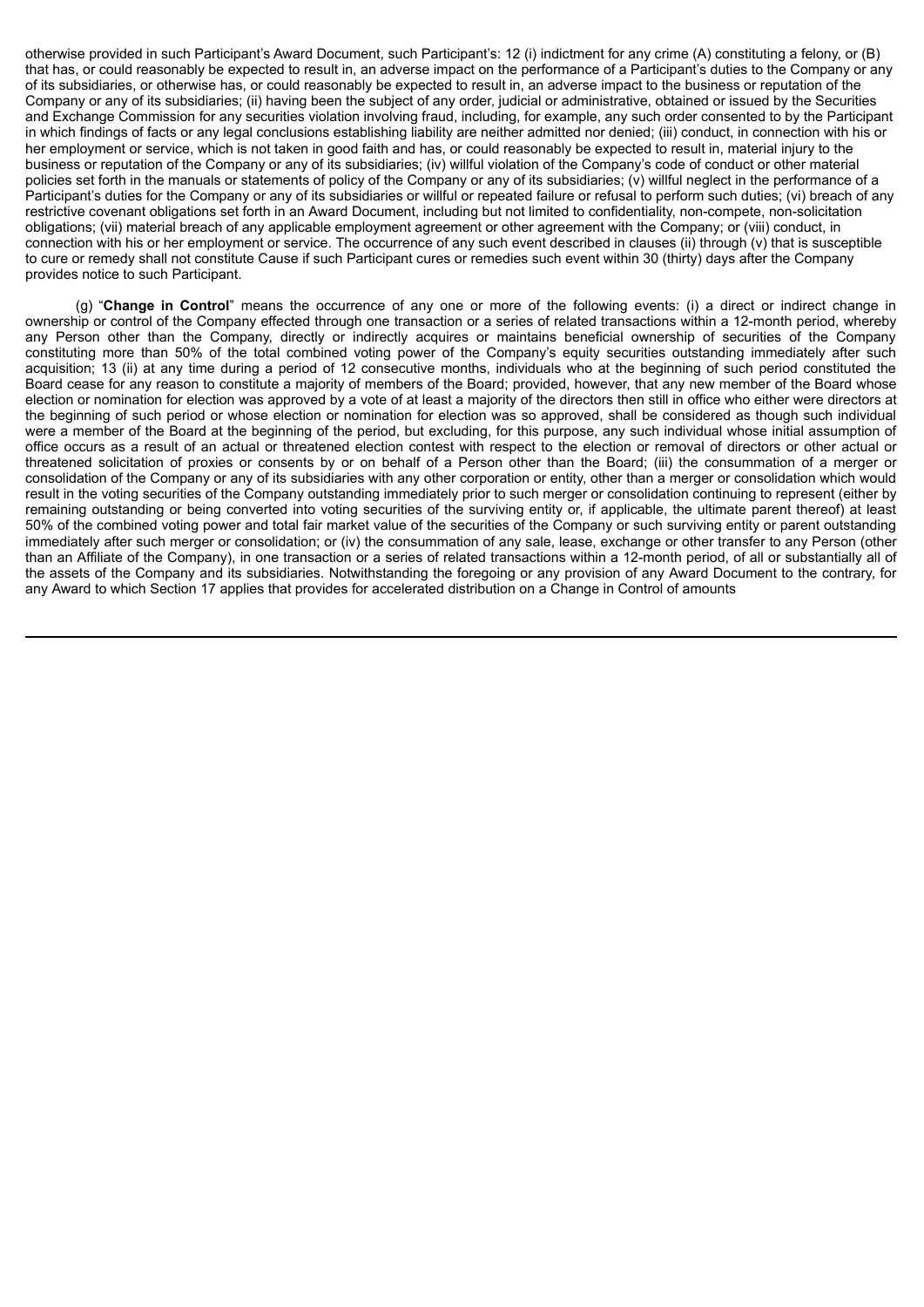that constitute "deferred compensation" (as defined in Section 409A of the Code), if the event that constitutes such Change in Control does not also constitute a change in the ownership or effective control of the Company, or in the ownership of a substantial portion of the Company's assets (in either case, as defined in Section 409A of the Code), such amount shall not be distributed on such Change in Control but instead shall vest as of the date of such Change in Control and shall be paid on the scheduled payment date specified in the applicable Award Document, except to the extent that earlier distribution would not result in the Participant who holds such Award incurring any additional tax, penalty, interest or other expense under Section 409A of the Code.

(h) "**Code**" means the United States Internal Revenue Code of 1986, as amended from time to time, and the rules, regulations and guidance thereunder. Any reference to a provision in the Code shall include any successor provision thereto.

(i) "**Committee**" means the People and Compensation Committee of the Board or such other committee as may be designated by the Board. If the Board does not designate the Committee, references herein to the "Committee" shall refer to the Board.

(j) "**Exchange Act**" means the United States Securities Exchange Act of 1934, as amended from time to time, and the rules, regulations and guidance thereunder. Any reference to a provision in the Exchange Act shall include any successor provision thereto. 14

(k) "**Fair Market Value**" means (i) with respect to a Share, the closing price of a Share on the date in question (or, if there is no reported sale on such date, on the last preceding date on which any reported sale occurred) on the principal stock market or exchange on which the Shares are quoted or traded, or if Shares are not so quoted or traded, the fair market value of a Share as determined by the Committee, and (ii) with respect to any property other than Shares, the fair market value of such property determined by such methods or procedures as shall be established from time to time by the Committee.

(l) "**Good Reason**" means, with respect to any Participant, "good reason" as defined in such Participant's employment agreement with the Company, if any, or if not so defined, except as otherwise provided in such Participant's Award Document, the occurrence of any one or more of the following events: (i) a material diminution in the Participant's base salary; or (ii) a relocation of the Participant's principal place of employment more than fifty (50) miles from its location; in each case, without the Participant's consent. A Participant must provide notice to the Company of the existence of any one or more of the conditions described in (i) through (ii) above within sixty (60) days of the initial existence of the condition, upon the notice of which the Company will have a period of thirty (30) days during which it may remedy the condition before the condition gives rise to Good Reason.

(m) "**Initial Public Offering Date**" means the closing date of the Company's initial public offering of the Company's Class A common shares.

(n) "**Non-Employee Director**" means a member of the Board who is not an employee of the Company or an Affiliate.

(o) "**Option**" means an option representing the right to acquire Shares from the Company, granted in accordance with the provisions of Section 5.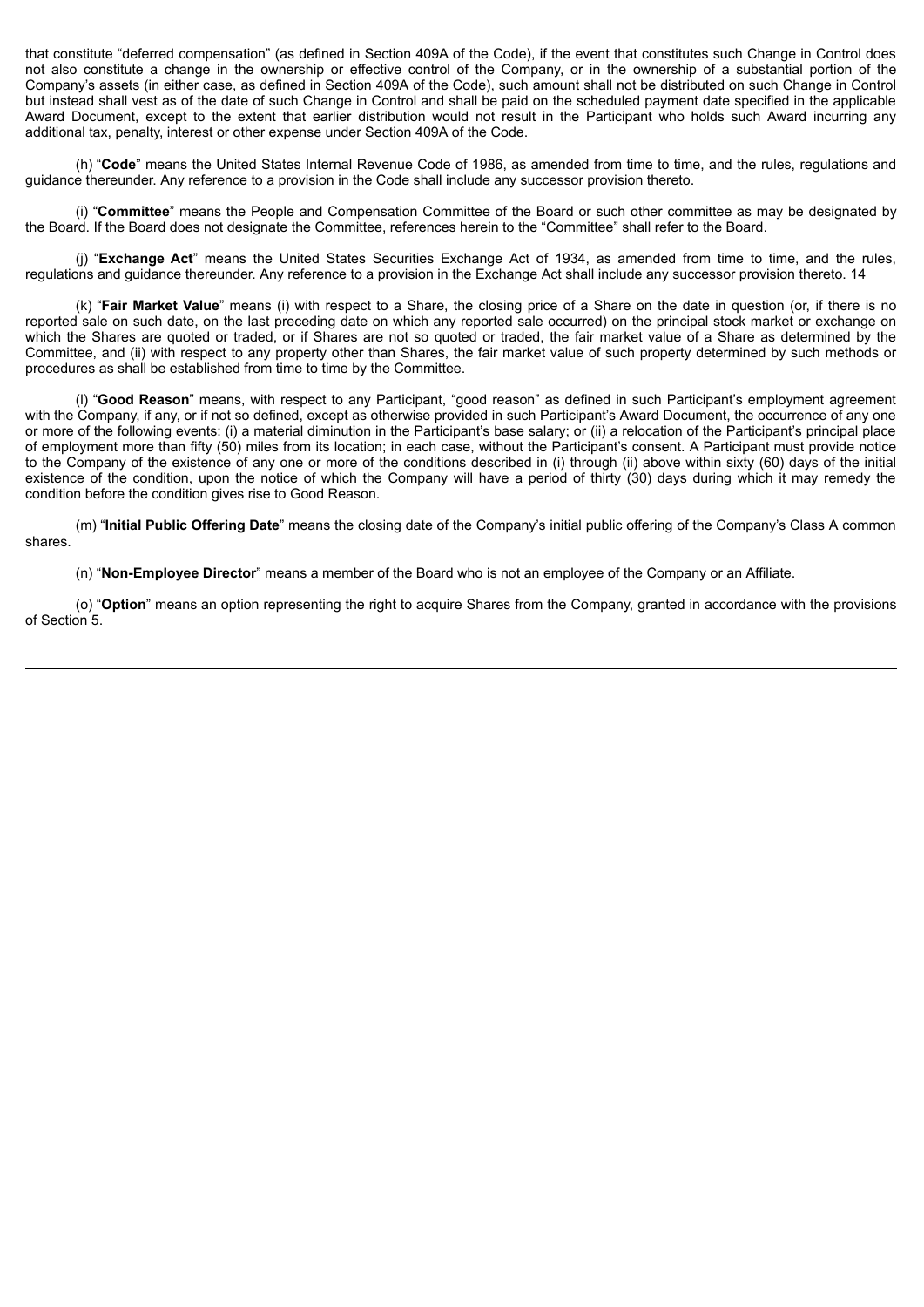(p) "**Other Stock-Based Award**" means an Award granted in accordance with the provisions of Section 9.

- (q) "**Participant**" means the recipient of an Award granted under the Plan.
- (r) "**Performance Award**" means an Award granted in accordance with the provisions of Section 8.

(s) "**Performance Period**" means the period established by the Committee at the time any Performance Award is granted or at any time thereafter during which any performance goals specified by the Committee with respect to such Award are measured.

(t) "**Person**" means a natural person or a partnership, company, association, cooperative, mutual insurance society, foundation or any other body which operates externally as an independent unit or organisation. 15

(u) "**Replacement Award**" means an Award granted in assumption of, or in substitution for, an outstanding award previously granted by a company or business acquired by the Company or with which the Company, directly or indirectly, combines.

(v) "**Restricted Stock**" means any Share granted in accordance with the provisions of Section 7.

(w) "**RSU**" means a contractual right granted in accordance with the provisions of Section 7 that is denominated in Shares. Each RSU represents a right to receive one Share. Awards of RSUs may include the right to receive dividend equivalents.

(x) "**SAR**" means any right granted in accordance with the provisions of Section 6 to receive upon exercise by a Participant or settlement the excess of (i) the Fair Market Value of one Share on the date of exercise or settlement over (ii) the exercise price of the right on the date of grant, or if granted in connection with an Option, on the date of grant of the Option.

(y) "**Shares**" means Class A common shares of the Company. (z) "Termination of Service" means: (i) in the case of a Participant who is an employee of the Company or an Affiliate, cessation of the employment relationship such that the Participant is no longer an employee of the Company or any subsidiary; (ii) in the case of a Participant who is a Non-Employee Director, the date that the Participant ceases to be a member of the Board for any reason; or (iii) in the case of a Participant who is a consultant or other advisor, the effective date of the cessation of the performance of services for the Company or any subsidiary; (aa) provided, however, that in the case of an employee, the transfer of employment from the Company to an Affiliate, from an Affiliate to the Company, from one Affiliate to another Affiliate or, unless the Committee determines otherwise, the cessation of employee status but the continuation of the performance of services for the Company or an Affiliate as a member of the Board or a consultant or other advisor shall not be deemed a cessation of service that would constitute a Termination of Service; and provided further, that a Termination of Service will be deemed to occur for a Participant employed by an Affiliate when an Affiliate ceases to be an Affiliate, unless such Participant's employment continues with the Company or another Affiliate. (bb) "Unrestricted Stock" means any Shares issued, granted or sold by the Company in accordance with the provisions of Section 7 that do not include any restrictions on vesting, but may include restrictions on the transferability of Shares or any other restrictions as the Committee may impose as set forth in the applicable Award Document